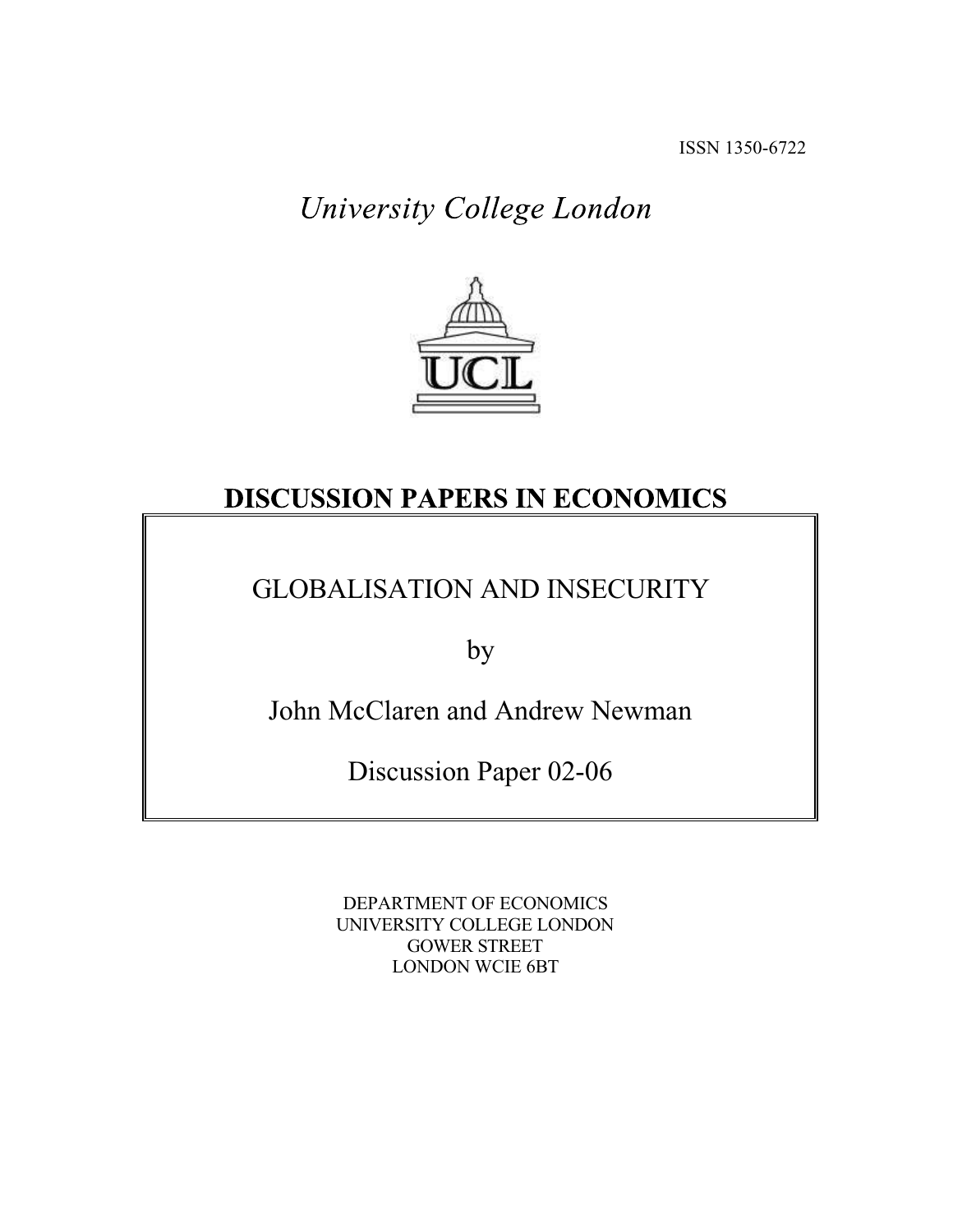## Globalization and Insecurity

John McLaren and Andrew Newman University of Virginia and University College, London

July, 2002

### $1$  Abstract.<sup>1</sup>

We construct a simple model of the effect of increased international openness on risk bearing in an environment in which the only risk-sharing institutions are self-enforcing agreements. We show how increased openness can weaken long-term relationships, and hence risk sharing, by increasing the effectiveness of the market, much as some critics of globalization have argued. However, the harm thereby done is tempered by the fact that in order to have such a negative indirect effect, openness must have a *direct* effect that reduces risk. It is shown that on balance, globalization reduces risk and raises welfare for those in small countries, but increases risk and reduces welfare for those in large countries.

#### 2 Introduction.

When trade economists study the effect of economic openness on the welfare of workers and on income distribution, the focus usually rests on how trade changes the average wage paid to various categories of worker. For example, much work has tested for "Stolper-Samuelson" effects, under which a rich country on opening up to trade would see an increase in the wages paid to higher-skilled workers and a fall in the wages to unskilled workers (see Slaughter (1998) for

<sup>1</sup>Preliminary and incomplete. The authors are grateful to seminar participants at Harvard, MIT, the University of Texas, and the University of Virginia, the NBER Working Group on Trade and Organizations, and to the European Summer Symposium in Economic Theory. We have also benefitted from useful conversations with James Malcomson. All remaining errors are the authors'.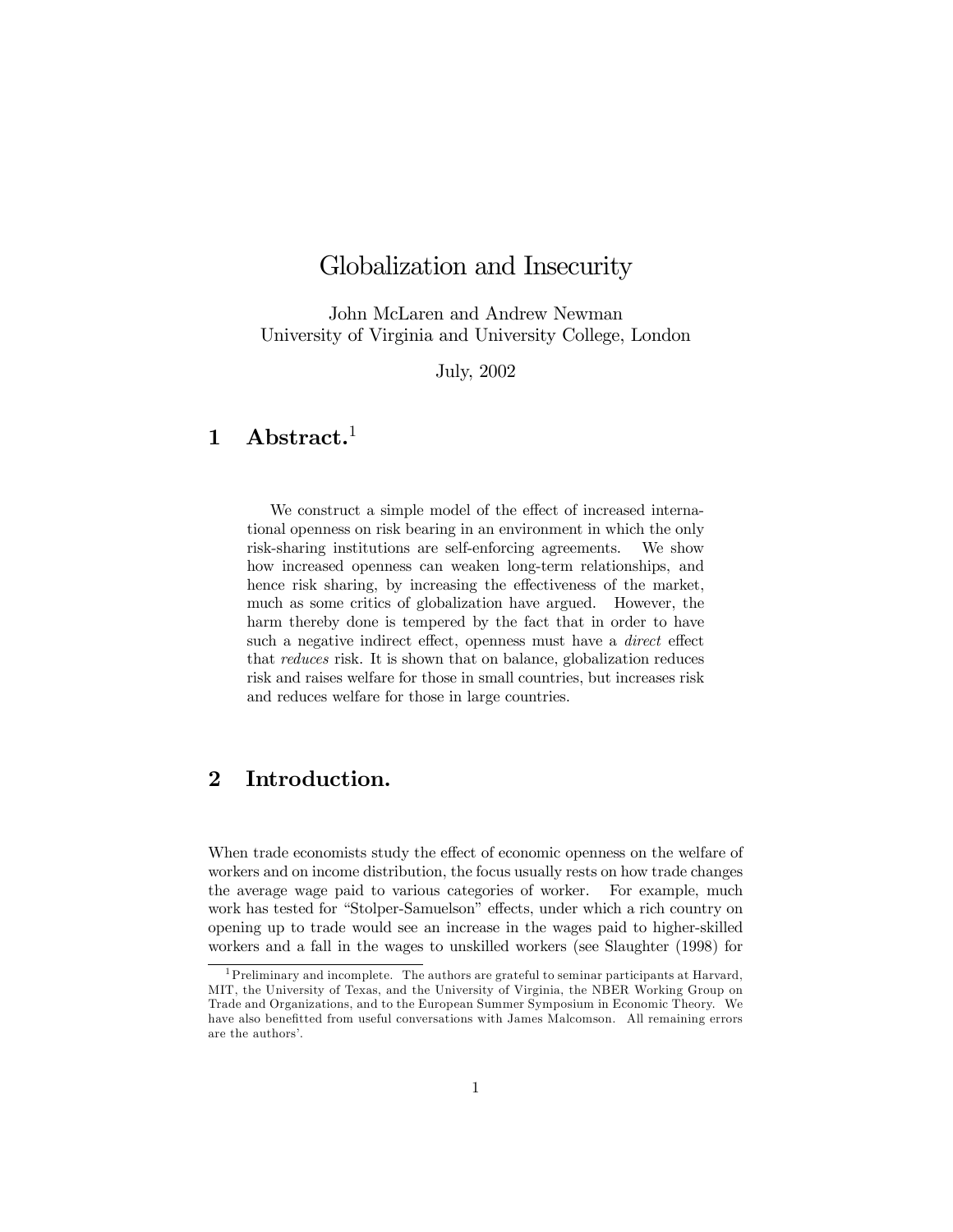a survey). However, when non-economists argue that globalization has large social costs, they often argue something more subtle: That increased openness adds to increased risk or insecurity for individual workers, by breaking down existing relationships. 2

This paper explores that possibility. We construct a simple model of riskbearing in an environment in which complete contracts are unavailable for informational reasons. In this envrironment, the only way for an agent to share risk is to develop a long-run relationship with another agent in which the two promise to help each other out when one is suffering from bad luck. This arrangement is enforceable only through the threat that if one reneges, he or she will lose the benefit of the trust on which the relationship was founded, and will need to suffer the whims of the market and search for a new partner. However, the process of globalization makes the market work better, and by breaking down barriers makes it easier to find a new partner. This makes the loss of oneís current relationship less frightening, and thus weakens risk-sharing. Thus, in a well-deÖned sense, globalization does indeed weaken domestic institutions for risk bearing, and this is an indirect cost of the process that needs to be reckoned.

However, it also is a cost that will not arise unless globalization provides a direct benefit in risk reduction. The analysis shows how ambiguous the welfare effects are once these two effects are taken into account. A key conclusion in the basic model is that (within the parameter region of interest) globalization does make life riskier on balance for large countries, but it has the opposite effect in small countries.

The model is highly abstract but is intended to serve as a metaphor for important real-world risk sharing institutions, most notably long-term implicit employment contracts. A number of researchers have argued that long-term relationships in labor markets have been eroded in recent years, and debated the possible reasons (see Farber 1997). Bertrand (1998) provides evidence of weakening long-term relationships in US firms that have been hit by tough import competition. In those firms, the wage paid to workers is more responsive to fluctuations in labor demand than in firms less affected by imports. A journalistic account of a broad erosion of the importance of long-term relationships in Japan in the face of international competition is found in Kristof (1997).

In order to address these questions, we have borrowed ideas from various strands of theory. The theory of implicit contracts was considerably advanced by MacLeod and Malcomson (1989), and is the focus of Thomas and Worrall (1988) and Baker et. al. (1994). Coate and Ravallion (1993) study risk-sharing arrangements through long-run relationships. The idea that a rise in the effi-

<sup>2</sup> Copious citations of this view can be found in the popular press. For example, Nicholas D. Kristof, New York Times, July 15, 1997, describes a perception that local relationships throughout Japan are breaking up under pressure of globalization; Linda Diebel, Toronto Star, Aprill 11, 2001, cites activists who blame trade openness for increased insecurity for workers; and Mark Abley, Montreal Gazette, January 4, 1997, p.B1 reviews popular books linking globalization, insecurity, and "the rarity of permanent jobs." Even World Bank President James D. Wolfensohn has warned of the danger that globalization can produce 'fear and insecurity' (Steven Pearlstein, Washington Post, October 1, 2000, p. H1).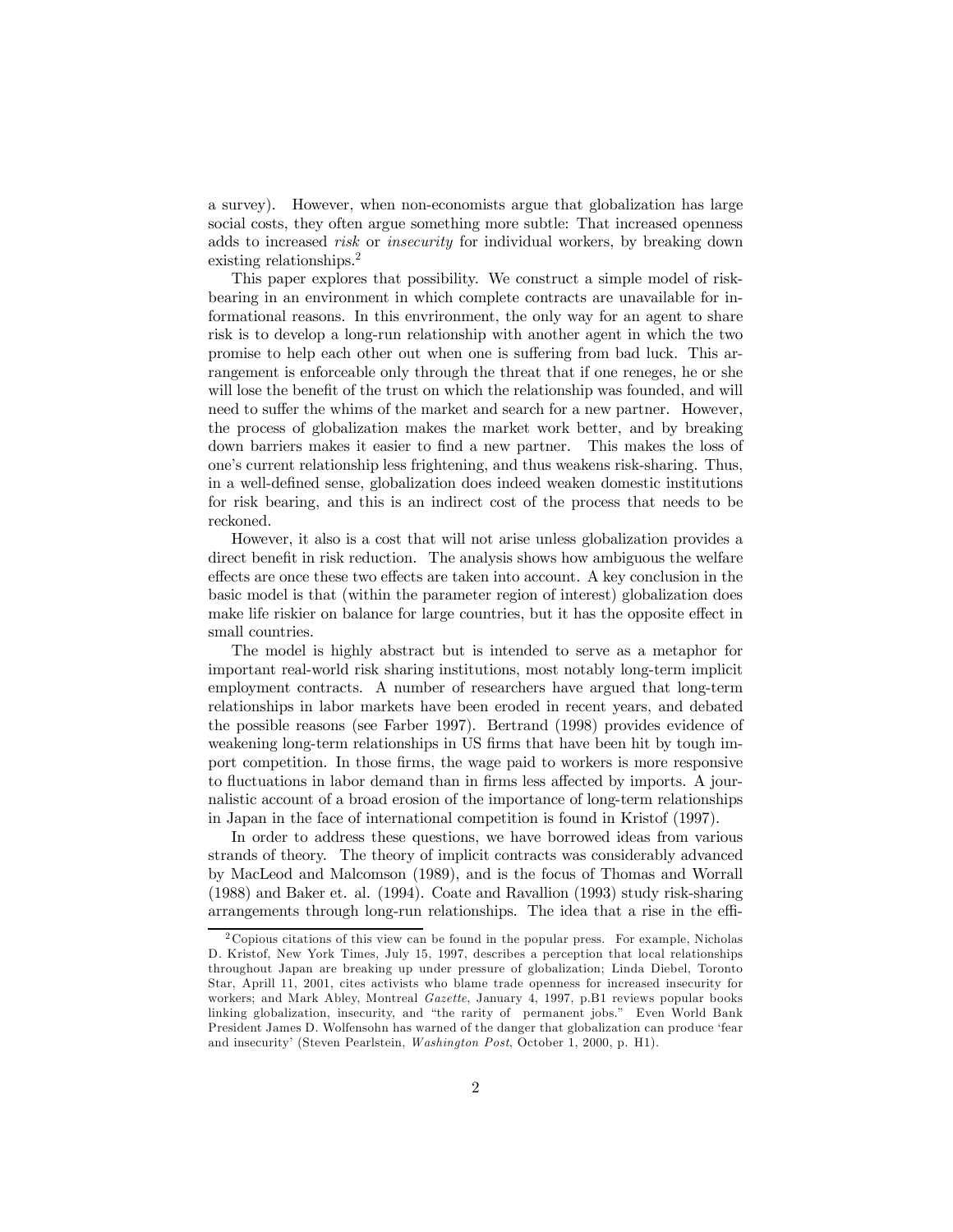ciency of the market can harm cooperation in long-term relationships appears in some form in MacLeod and Malcomson (1989), Baker et. al. (1997), and especially in Ramey and Watson (2001), and is a focus of Kranton (1996), from which this paper derives some inspiration.<sup>3</sup>

However, none of the ideas in this literature appears to have made its way into the trade literature. Further, although changes in risk institutions have powerful implications for income distribution (as has been emphasized in papers such as Banerjee and Newman (1991)), there appears to have been no attempt to assess the possibility that some of the changes in income distribution that have interested empirical researchers may be due to globalization through that channel. For example, it has been noted by labor economists that in recent years "inequality [has] increased greatly *within* narrowly defined demographic and skill groupsî (Katz and Murphy, 1992, p. 35; italics added), as well as between groups. This within-group effect can occur quite naturally through globalization in the types of model proposed here, but is very difficult to produce through Stolper-Samuelson effects or through skill-biased technical change (see Acemoglu (1998), for example). Thus, the effects identified here may be a useful complement to other explanations emphasized in the literature on income inequality.

A provocative monograph that does argue for connections between globalization and risk is Rodrik (1997). An example of such a connection is the increased elasticity of demand for labor in a globalized economy. In a closed economy, a negative productivity shock in sector  $i$  would drive down the marginal product of labor there, tending to depress  $i$ -workers' wages; but it would also drive up the price of i output, raising the marginal value product of labor and providing a cushion for those wages. However, if the country becomes part of a large world market in which it has no influence over prices, that cushion disappears. The Rodrik analysis has done much to put the issue of globalization and risk onto the agenda, but we argue that it omits an important element: private domestic institutions for sharing risk (in particular between employers and employees). A focus of this paper, therefore, is to consider imperfect risk institutions and ask how they respond to the globalized environment. In this respect, the current paper is similar in spirit to Dixit's (1989) criticism of earlier writing on trade and insurance; that literature had mostly assumed away risk markets by fiat, while Dixit showed that allowing for imperfect risk markets instead could dramatically change the conclusions. 4

We now present the model that we use to study these ideas.

<sup>&</sup>lt;sup>3</sup>In addition, Spagnolo (2001) explores the related idea that improvements in financial markets can hinder bilateral cooperation.

<sup>&</sup>lt;sup>4</sup>Additional examples can be cited. Newbery and Stiglitz (1981, ch. 23) study an example of an economy in which trade is Pareto-inferior to autarchy because risk-sharing institutions are absent. Helpman and Razin (1978) show that a number of Öndings in models of trade with uncertainty are reversed if one allows for stock markets.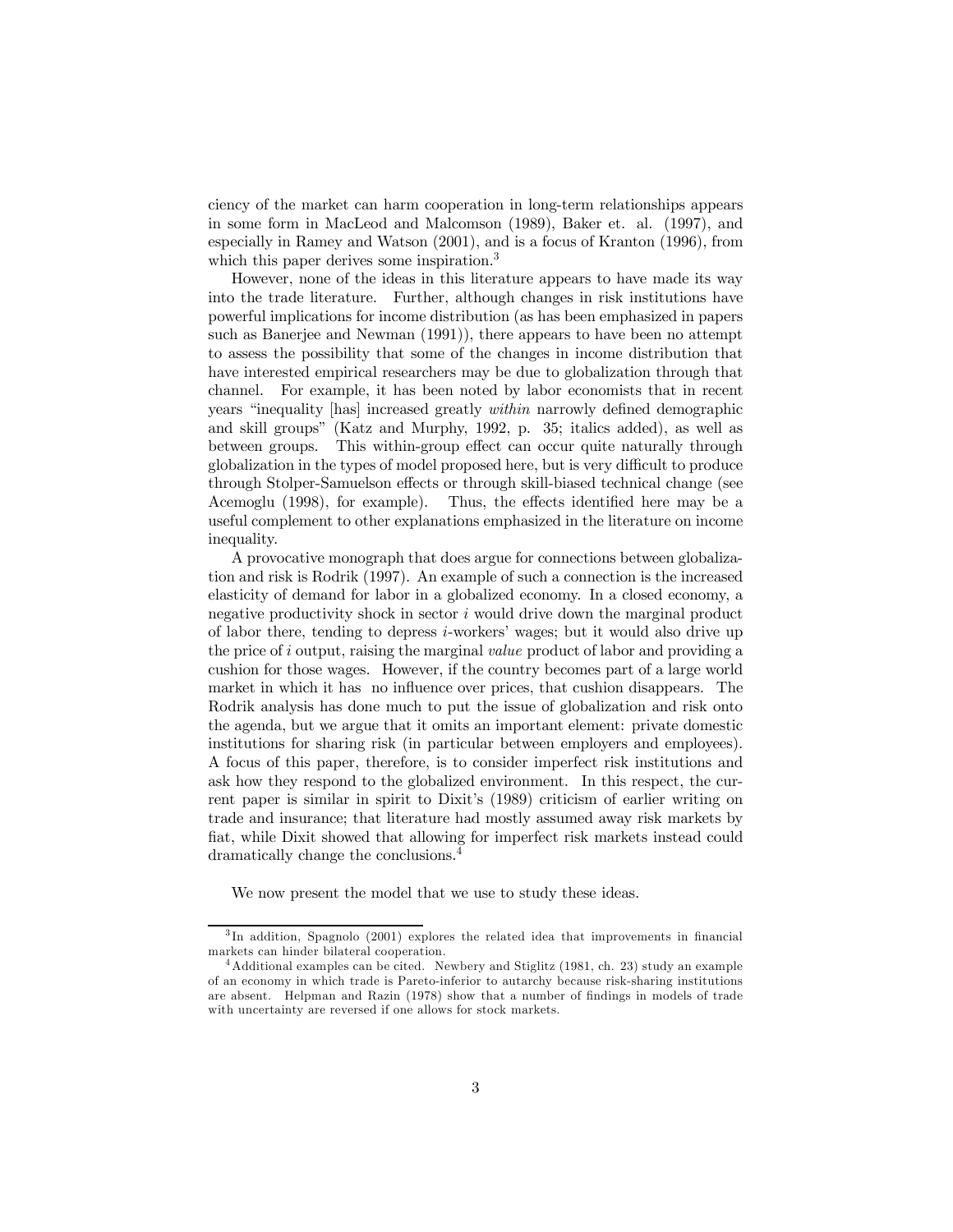#### 3 A Pure Exchange Model.

Consider an economy with two countries, A and B, in which there is a continuum of agents of measure  $X_A$  and  $X_B$  respectively. Each agent in each period receives an endowment of a non-storable, homogeneous consumption good. Each period, the quantity the agent receives is  $\varepsilon^H$  with probability  $\pi$  and  $\varepsilon^L$  with probability  $(1-\pi)$ , where  $\varepsilon^H > \varepsilon^L$  and  $\pi \in (0,1)$  are constants. Time is discrete, measured in periods indexed from  $t = 0$  to  $\infty$ . Each agent has a strictly concave von-Neumann-Morgenstern utility function  $\mu$  and a common discount factor  $\beta \in$  $(0, 1)$ .

Clearly, there are gains from risk sharing and one would expect to see mutual insurance contracts if they are feasible. However, contracting is limited by two factors. First, the endowment an agent receives in a given period is observable only by that agent and another agent who is in the same location. At most two agents can be in the same location at one time, so this compromises the enforceability of risk-sharing contracts. Second, agents can communicate and thus agree on risk-sharing arrangements only if they are in the same location, and they can find themselves at the same location only through a process of random search. This prevents ex ante contracts involving more than two participants.

The search mechanism is of a simple Diamond (1982)-type. In any period, if x agents are searching for partners, then  $\min\{\phi x^2, x\}$  of them find partners, where  $\phi$  is a constant that summarizes the effectiveness of the search process. Thus, if the number of searchers is below  $1/\phi$ , the probability of finding a match for any one searcher is equal to  $\phi x$ . In all of the subsequent discussion, we will constrain parameters so that the number of searchers is below  $1/\dot{\phi}$ .<sup>5</sup>

When two agents get together to form an agreement on risk sharing, they understand that since they cannot write binding contracts, they must agree on a scheme that will be subgame-perfect. Thus, as in Malcomson and Macleod (1984) or Thomas and Worrall (1988), the partners agree to an optimal subgameperfect equilibrium at the moment they meet (we will follow the literature in calling these ëself-enforcing agreementsí). This agreement will typically use the ëgrimí punishment of exclusion from the relationship as an enforcement mechanism; in practice, this means that if ever a partner reneges on the agreement, the other partner will from that point never trust him/her again, and both partners will need to search for a new partner to attain risk sharing again. (Of course, this is not renegotiation-proof; an extension to renegotiation-proofness is part of ongoing work.)

 $5$ This is a very simple example of a search technology with a 'market-thickness' property. Such a property can be derived from more primitive assumptions, as is done in Kranton (1996). There is some disagreement as to whether or not market thickness effects are a realistic assumption; Pissarides (2000, ch.1), for example, argues for assuming them away. Here, they seem appropriate to assume because anecdotally the ease of finding a new supplier, customer, employer or pool of labor appears to be an important feature of globalization, and the erosion of relationships appears to imply the presence of such an effect. See Warren  $(1996)$  for some empirical evidence in favor of market-thickness effects in search.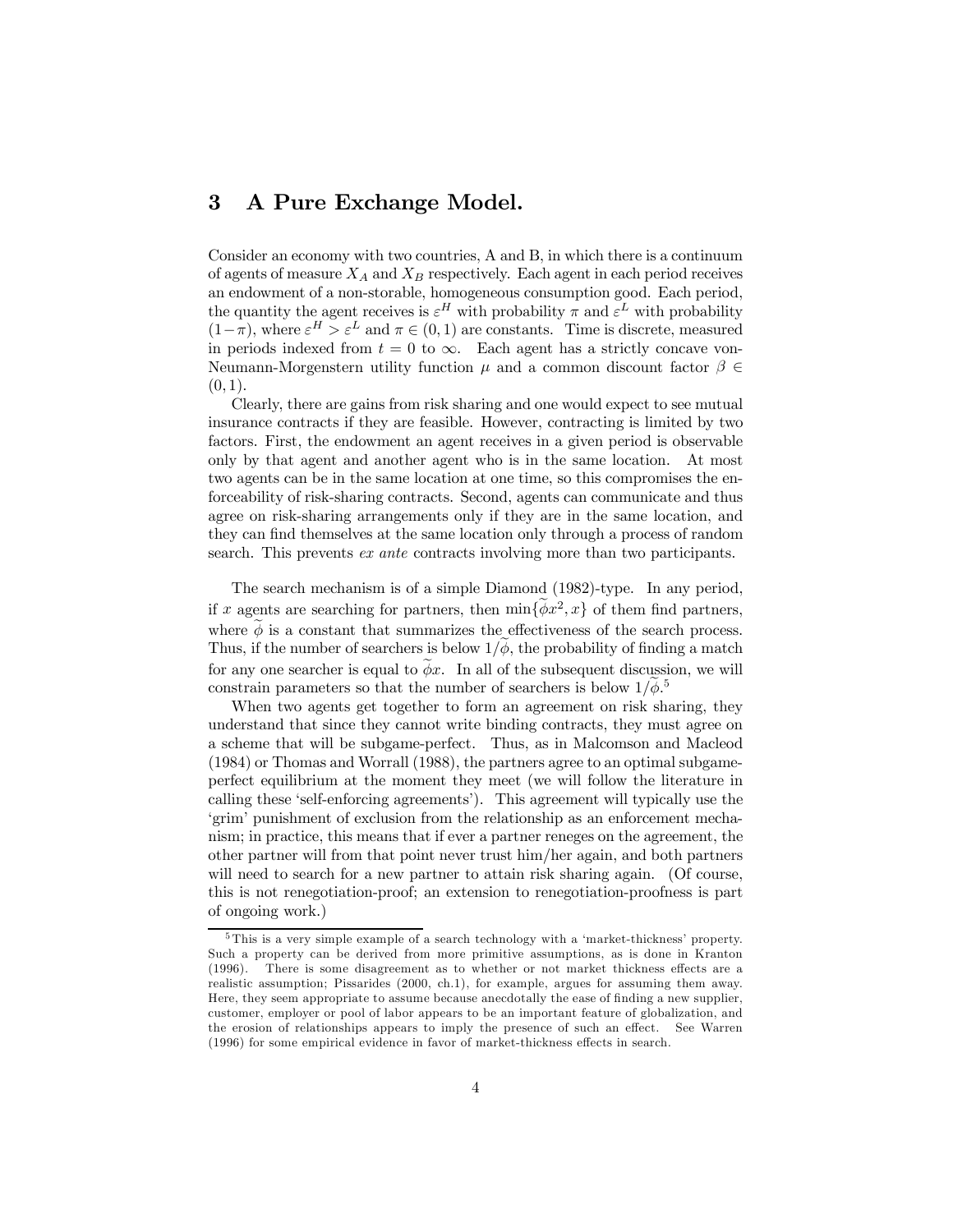We also assume that for any existing partnership, in each period, there is a fixed probability,  $(1 - \rho)$ , that the partnership will be dissolved for exogenous reasons (the letter  $\varphi$  stands of the probability that the partners will be able to remain together). One might think of this as the case in which one partner must move for personal reasons, for example. This is helpful to our argument because it avoids the situation in which all agents wind up in relationships in the steady state; as will become apparent, this would eliminate any scope for discussing the role of globalization.

The sequence of events within each period is as follows. (i) Agents within a relationship learn whether they are to be separated exogenously or not. (ii) Agents without a partner search, and learn whether or not they will identify a new potential (and currently unmatched) partner in this period. (iii) Then negotiations occur between the two new potential partners over the new partnership. (iv) This period's endowment for each agent is revealed. Within a partnership, this is immediately common knowledge. (v) Each partner chooses to surrender a fraction  $\theta \in [0, 1]$  of her output to her partner (this is the form that risk-sharing takes). (vi) Consumption occurs; in each period this is equal to the agent's output plus net transfers received from the agent's partner.

#### 4 Risk-sharing agreements.

In each period, within the partnership between  $i$  and  $j$ , there are four possible endowment outcomes: Both partners have large endowments; both have small endowments;  $i$  has a large endowment and  $j$  has a small one; and vice versa. Clearly, risk sharing requires action only in the latter two, and clearly the relevant action will be for the partner with the large endowment to give some up it up to the partner with the smaller endowment. Thus, the agreement can be characterised by the fraction,  $\theta$ , of the large endowment transferred to the agent with the small endowment. (It is straightforward to verify that there is no generality to be gained by allowing for payments in both directions.)

Consider a pair of agents negotiating a new relationship. If the incentive compatibility constraint implied by the subgame perfect requirement did not bind, then they would agree to optimal bilateral insurance, with  $\theta = \theta^{opt} \equiv$  $(\varepsilon^H - \varepsilon^L)/2\varepsilon^H$ . This is the value of  $\theta$  at which consumption of the two partners is equalized. The case of interest, however, will be the case in which the incentive compatibility constraint does bind, so that insurance falls short of the first-best. That constraint is:

$$
\mu(\varepsilon^H) - \mu((1 - \theta)\varepsilon^H) \le \beta[V^C(\theta) - V^S],\tag{1}
$$

where  $V^C$  is the payoff from being in the risk-sharing relationship (the  $C^i$ stands for 'cooperation') and  $V^S$  is the payoff from being without a relationship (the 'S' stands for 'search'). Note that  $V^C$  depends on the value of  $\theta$  chosen within the relationship in question, while  $V^S$  does not, but rather depends on the level of risk-sharing available in any future relationships the partners might have with *other* agents. The left-hand side is the instantaneous benefit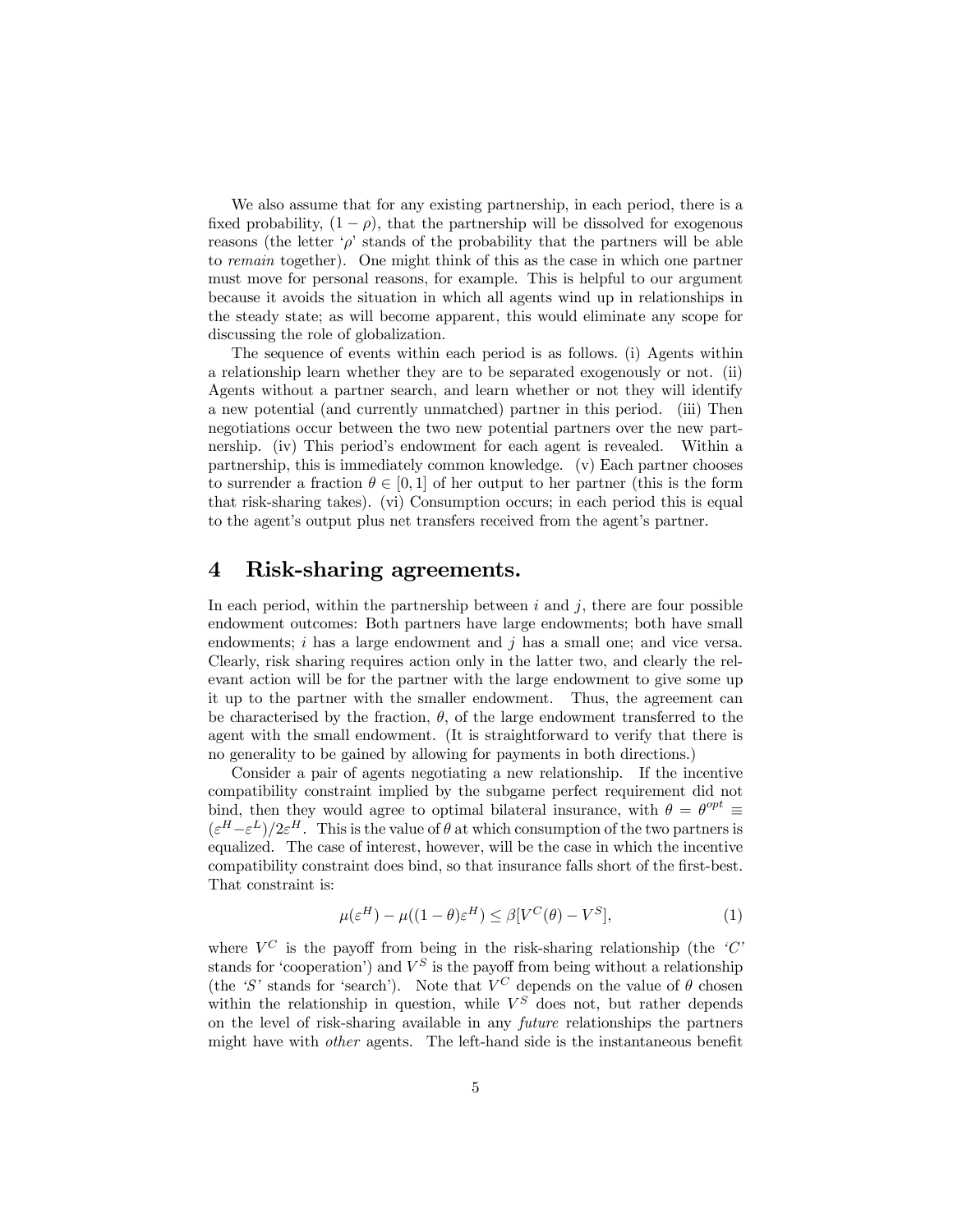to the well-endowed partner from reneging on the risk-sharing promise (or the temptation to cheat'), and the right-hand side is the cost in ostracism of doing so (or the 'punishment').

The value of being in the current relationship, then, follows:

$$
V^C = \rho(\overline{\mu}^c + \beta V^C) + (1 - \rho)V^s,
$$

where

$$
\overline{\mu}^C(\theta) \equiv \pi^2 \mu (\varepsilon^H) + (1 - \pi)^2 \mu (\varepsilon^L) + (1 - \pi) \pi [\mu((1 - \theta)\varepsilon^H) + \mu(\theta \varepsilon^H + \varepsilon^L)]
$$

is the per-period expected utility of an agent in a relationship with sharing parameter  $\theta$ . The last two terms denote, respectively, the ex post utility of a high-endowment partner whose partner has a low endowment, and vice versa. This enables us to write the incentive compatibility constraint as:

$$
\mu(\varepsilon^H) - \mu((1-\theta)\varepsilon^H) \le \frac{\beta \rho}{1-\beta \rho} (\overline{\mu}^C(\theta) - (1-\beta)V^S). \tag{2}
$$

Note that by the concavity of  $\mu$ , the temptation to cheat, measured on the left hand side, is a strictly convex function of the risk sharing parameter  $\theta$  chosen by the partners, and that the punishment, as measured on the right hand side, is a strictly concave function of  $\theta$ . The latter attains a maximum at  $\theta = \theta^{opt}$ .

#### 5 Steady state calculations.

We focus on steady states, which simplifies the analysis in two important ways. First, analysis of equilibrium requires us to keep track of the number of people searching for partners, because this determines how easy it is for anyone out of a relationship to find a new one. Second, it is necessary to compute payoffs to any agent in a relationship as well as any agent out of one. Either of these would be an order of magnitude more difficult outside of a steady state.

First, we analyse the number of agents searching. Denote the fraction of the total population searching (as of stage (ii) of the within-period chronology) by  $\sigma^S$  (where  $\sigma$  stands for 'share' and S stands for 'search'), and denote the population of the economy in question by X, where  $X = X_A$  or  $X_B$  without globalization and  $X = X_A + X_B$  with globalization. Denote the product  $X\phi$  by  $\phi$ . Then the fraction of searching agents who find partners in any one period is equal to  $\sigma^S X \phi = \sigma^S \phi$ , and so the fraction of agents without partners who remain without partners at the end of the period is equal to  $1-\sigma^S\phi$ . The fraction of agents who will be searching in the search stage of the next period is equal to these unsuccessful searchers plus those who are in relationships at the end of this period, but who exogenously lose them at the beginning of the next period. Thus, the steady state fraction of the population without partners satisfies the following equation:

$$
\sigma^S = \sigma^S (1 - \phi \sigma^S) + (1 - \rho)(1 - \sigma^S (1 - \phi \sigma^S)),
$$
 or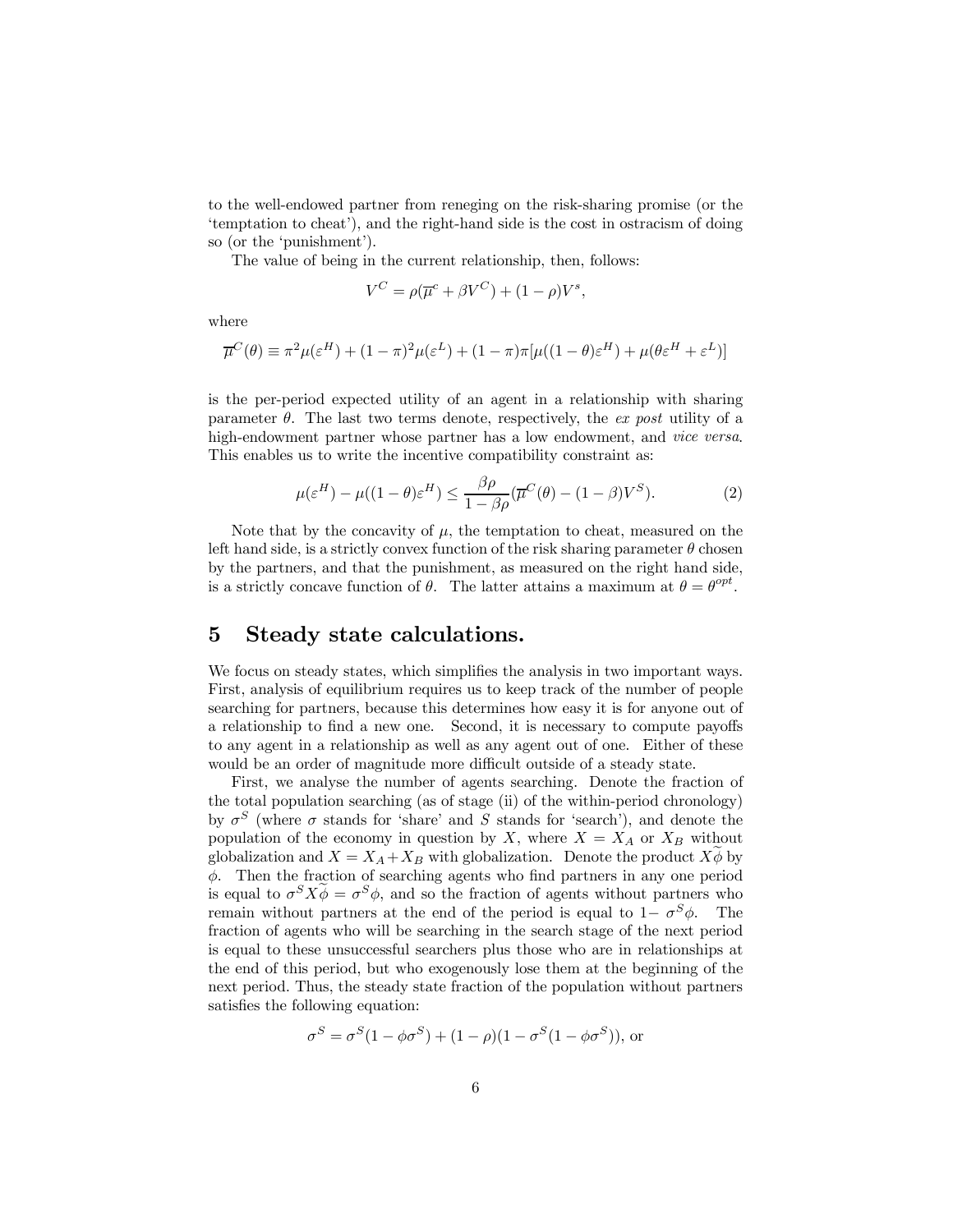$$
\sigma^S = (1 - \rho) + \rho \sigma^S (1 - \phi \sigma^S). \tag{3}
$$

The right-hand side of this equation is quadratic in  $\sigma^S$ , with one zero satisfying  $\sigma^S < 0$  and another zero satisfying  $\sigma^S > 1/\phi > 0$ . Between those zeroes, the right hand side is positive. Further, plugging in  $\sigma^S = 1$ , the right-hand side takes a value strictly below 1. Thus, (3) has one negative root and one positive root less than one; the latter is the unique steady state value of  $\sigma^S$ . This is depicted in Figure 1, where the parabola indicates the right-hand side expression. Further, since an increase in  $\phi$  shifts the parabola down everywhere,  $\sigma^S$ is a decreasing function of  $\phi$ . Finally, (3) can be written:

$$
\sigma^S \phi = \frac{1 - \rho}{\rho} \frac{1 - \sigma^S}{\sigma^S},\tag{4}
$$

so that an increase in  $\phi$ , which decreases  $\sigma^S$ , must clearly increase  $\phi \sigma^S$ . This can be summarized thus:

**Proposition 1** For any value of  $\phi$ , there is a unique steady state value of  $\sigma^S$ . It is decreasing in  $\phi$ , with an elasticity less than one in absolute value.

Thus, we can write  $\sigma^S(\phi)$ . Essentially, an improvement in search technology makes it easier to find a partner and escape the state of autarchy, reducing the number of searchers in the long run. The finding on the elasticity will be important later.

Second, we analyze the value of being in a relationship and being without one. First, define:

$$
\overline{\mu}^S \equiv \pi \mu (\varepsilon^H) + (1 - \pi) \mu (\varepsilon^L),
$$

the per-period expected utility of an agent without a partner.

Consider an agent in a relationship with sharing parameter  $\theta$ , who also understands that in any future relationship with different partners the sharing parameter would be the same. In any given period, this agent will lose the relationship with probability  $(1 - \rho)$ . If this occurs, that agent will become a searcher, and receive the same payoff as any other searcher. With probability  $\rho$ , the agent will remain in the relationship. Thus, in a steady state, such an agent's payoff will follow:

$$
V^C = (1 - \rho)V^S + \rho(\overline{\mu}^C(\theta) + \beta V^C).
$$

An agent who is searching, on the other hand, will succesfully obtain a relationship if he or she finds another agent who is not currently in a relationship. This occurs with probability  $\phi \sigma^S$ , implying that such an agent's payoff must follow:

$$
V^{S} = \phi \sigma^{S}(\phi) (\overline{\mu}^{C} + \beta V^{C}) + (1 - \phi \sigma^{S}(\phi))(\overline{\mu}^{S} + \beta V^{S}).
$$

Note that for any given value of  $\theta$ , these two equations define a pair of linear equations in  $V^C$  and  $V^S$ . These are readily solved, yielding the following.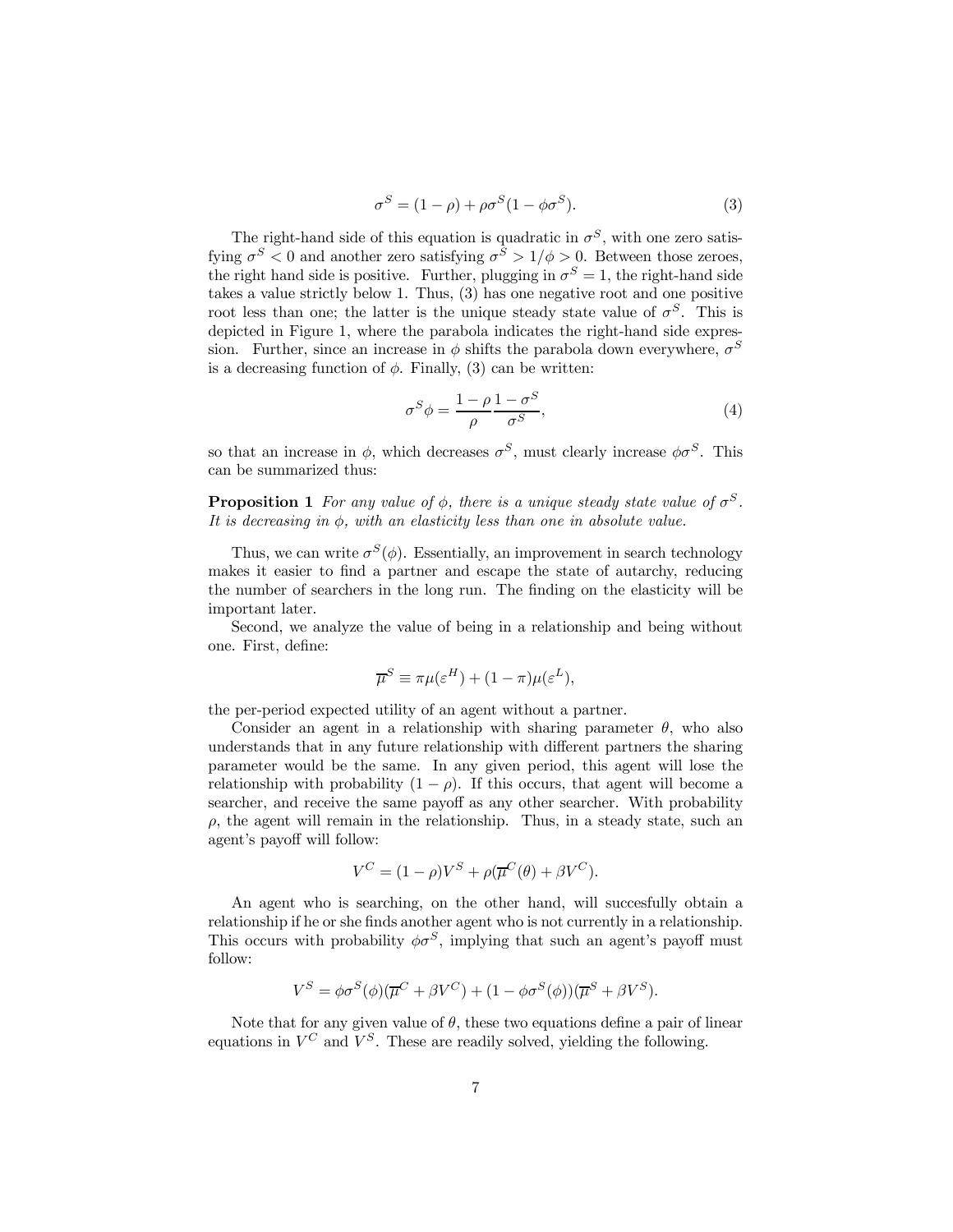**Proposition 2** For given parameters and a given value of  $\theta$ , the steady-state values  $V^S$  and  $V^C$  are uniquely defined by their two laws of motion. Thus, holding other parameters constant, we can write  $V^S(\theta;\phi)$  and  $V^C(\theta;\phi)$ . For  $\theta \in (0, \theta^{opt}]$ , these are both increasing in  $\theta$ , and  $V^{C}(\theta; \phi) > V^{S}(\theta; \phi)$ . Further, taking into account the effect of a change in  $\phi$  on the steady-state value of  $\sigma^S$ , both  $V^S(\theta; \phi)$  and  $V^C(\theta; \phi)$  are increasing in  $\phi$  for  $\theta \in (0, \theta^{opt}]$ .

Proof. The solution is:

$$
V^S(\theta; \phi) = \frac{\phi \sigma^S(\phi) \overline{\mu}^C(\theta) + (1 - \beta \rho)(1 - \phi \sigma^S(\phi)) \overline{\mu}^S}{(1 - \beta)(1 - \beta \rho(1 - \phi \sigma^S(\phi)))};
$$
(5)

$$
V^C(\theta;\phi) = \frac{(\phi\sigma^S(\phi) + \rho(1-\beta)(1-\phi\sigma^S(\phi)))\overline{\mu}^C(\theta) + (1-\rho)(1-\phi\sigma^S(\phi))\overline{\mu}^S}{(1-\beta)(1-\beta\rho(1-\phi\sigma^S(\phi)))}.
$$
\n(6)

It is seen readily that  $(1 - \beta)V^{S}(\theta; \phi)$  and  $(1 - \beta)V^{C}(\theta; \phi)$  are both weighted averages of  $\overline{\mu}^C(\theta)$  and  $\overline{\mu}^S$ . The weight on  $\overline{\mu}^C(\theta)$  in the expression for  $V^C$  exceeds the corresponding weight in the expression for  $V^S$ , and since  $\overline{\mu}^C(\theta)$  strictly exceeds  $\overline{\mu}^{\tilde{S}}(\theta)$  in the range  $\theta \in (0, \theta^{opt})$ , we must have  $V^C(\theta; \phi) > V^{\tilde{S}}(\theta; \phi)$  in that range as well. Further, since  $\overline{\mu}^C(\theta)$  is strictly increasing in that range, both  $V^S(\theta; \phi)$  and  $V^C(\theta; \phi)$  are as well. Finally, since by Proposition 1 an increase in  $\phi$  will increase the steady-state value of  $\phi \sigma^S(\phi)$ , an increase in  $\phi$  will increase the weight on  $\overline{\mu}^C(\theta)$  in both expressions, which in the indicated range must increase their values.

#### 6 Constructing an equilibrium.

Recall the incentive-compatibility constraint (2). If we consider a representative pair of agents negotiating a new relationship, and if both members understand that in any future relationship with other agents they would face a risk-sharing parameter equal to  $\overline{\theta}$ , then they will choose a risk-sharing parameter  $\widetilde{\theta}$  for themselves that is the highest value not exceeding  $\theta^{opt}$  such that  $T(\widetilde{\theta})$ is no greater than  $P(\tilde{\theta}, \overline{\theta}; \phi)$  (or will choose  $\theta = 0$  if no such value exists), where  $T(\hat{\theta}) = \mu(\varepsilon^H) - \mu((1-\hat{\theta})\varepsilon^H)$  is the temptation of the well-endowed partner to cheat, and  $P(\tilde{\theta}, \overline{\theta}; \phi) = \frac{\beta \rho}{1 - \beta \rho} (\overline{\mu}^C(\tilde{\theta}) - (1 - \beta)V^S(\overline{\theta}; \phi))$  is the punishment for doing so. Denote this optimal decision by  $\tilde{\theta}(\bar{\theta}, \phi)$ . The problem is illustrated in Figure 2. An equilibrium, then, will be a value of  $\overline{\theta} \in [0, 1]$  such that  $\widetilde{\theta}(\overline{\theta},\phi) = \overline{\theta}$ . This is illustrated in Figure 3. Note that by Proposition 2, an increase in  $\overline{\theta}$  causes the punishment curve P of Figure 2 to shift down, and so the  $\tilde{\theta}$  curve in Figure 3 must be downward sloping.

It is possible that the vertical intersept of the  $\theta$  curve in Figure 3 will be zero, in which case the problem is uninteresting because there cannot be an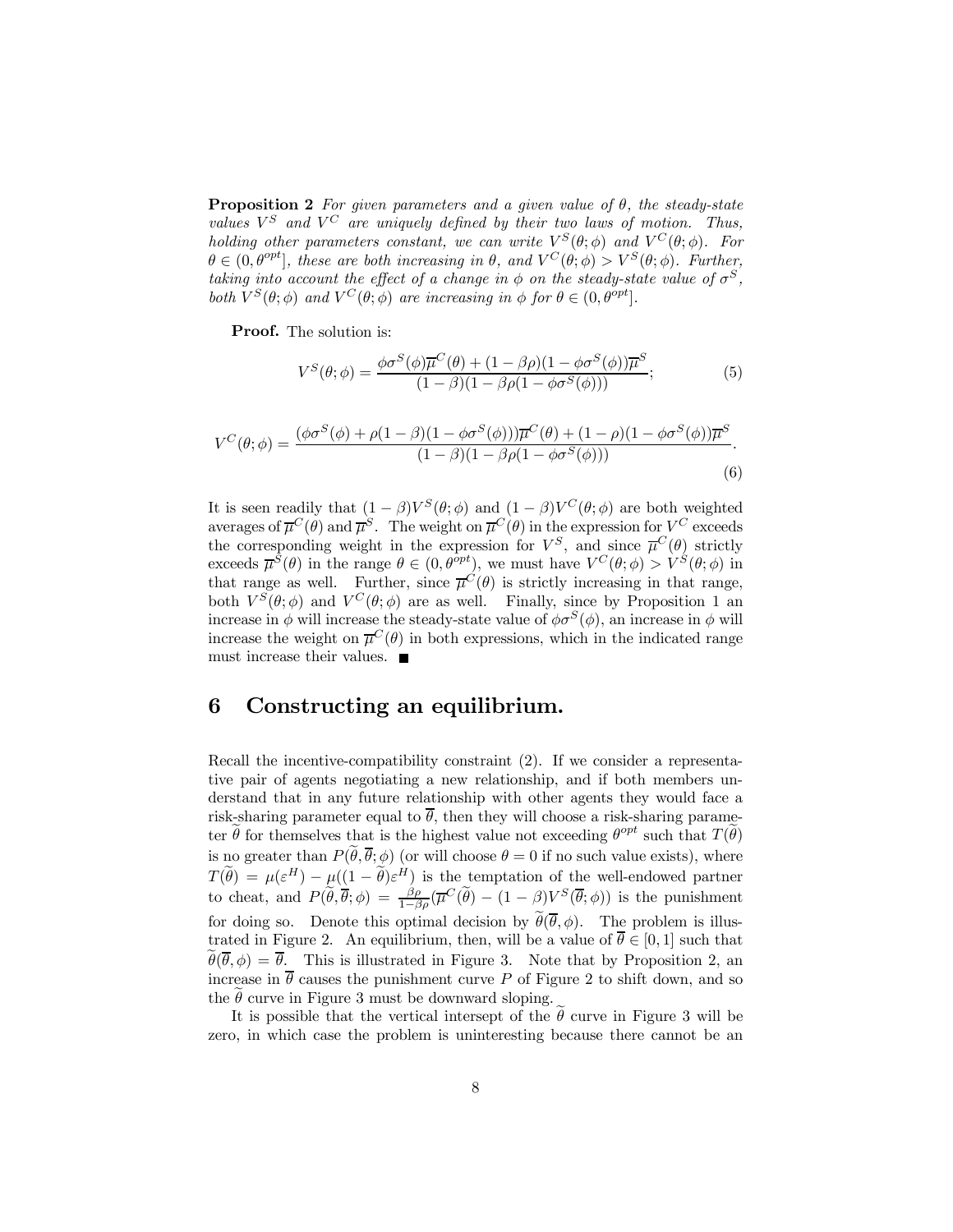equilibrium with any cooperation under any circumstances. To avoid this, we assume:

$$
P(\tilde{\theta},0;0) - T(\tilde{\theta}) \ge 0 \text{ for some } \tilde{\theta} \in (0,\theta^{opt}].
$$
 (7)

This assures that there could be some cooperation between two agents on a desert island who could never have a chance to find another partner. It is a necessary condition for any cooperation at all. Since

$$
P(0,0;0) = T(0) = 0
$$

and since P is concave in  $\tilde{\theta}$  and T is convex in  $\tilde{\theta}$ , the desert island condition is equivalent to

$$
P_1(0,0;0) > T'(0).
$$

This can easily be checked for specific functional forms. For example, if  $\mu(\cdot)$  =  $log(\cdot)$ , then the condition is that  $\varepsilon^H/\varepsilon^L > 1 + (1 - \beta \rho)/(\beta \rho \pi (1 - \pi))$ .

Since  $P(\tilde{\theta}, \bar{\theta}; \phi)$  is continuous in  $\bar{\theta}$ , and since by Proposition 2 it is decreasing in  $\bar{\theta}$ , we know that  $\tilde{\theta}(\bar{\theta}, \phi)$  decreases continuously as  $\bar{\theta}$  rises until the P curve in Figure 2 becomes tangent to the T curve, after which the value of  $\widetilde{\theta}$  drops discontinously to zero. This is illustrated in Figure 3, for the case in which this discontinuity occurs to the right of the 45-degree line and so there is an equilibrium.

Note that the discontinuity in the curve in Figure 3 will occur at a value of  $\overline{\theta}$ and  $\theta$  for which the P curve and the T curve of Figure 2 will be tangent, so that the derivatives of both functions with respect to  $\theta$  will be equal. Computing these derivatives, setting them equal, and solving for  $\tilde{\theta}$  yields the critical value,  $\theta^{crit}$ , at which this occurs. The convexity of T and the concavity of P with respect to  $\tilde{\theta}$  ensure that this tangency condition defines a unique value of  $\theta^{crit}$ . For example, in the log-utility case, the critical value is given by:

$$
\widetilde{\theta} = \theta^{crit} = \frac{(\varepsilon^H/\varepsilon^L - 1)A - 1}{(\varepsilon^H/\varepsilon^L)(1 + 2A)},
$$

where  $A = \frac{\beta \rho}{(1-\beta \rho)} \pi (1-\pi)$ . Note that, regardless of functional form,  $\theta^{crit}$  does not depend on  $\phi$ .

An equilibrium will exist if the  $\hat{\theta}$  curve of Figure 3 crosses the 45-degree line, which will be true if and only if  $P(\theta^{crit}, \theta^{crit}; \phi) - T(\theta^{crit}) \geq 0$ . Noting that an increase in  $\phi$ , by Proposition 2, will shift the P curve down for any  $\overline{\theta}$ , thus lowering the maximum  $\hat{\theta}$  sustainable for any given  $\overline{\theta}$ , we see that the increase in  $\phi$  shifts the  $\overline{\theta}$  curve of Figure 3 to the left. As a result, although condition (7) can be shown to imply that an equilibrium will exist for low values of  $\phi$ , it may not for high values. Let us denote the highest value of  $\phi$  for which the equilibrium exists by  $\phi^{crit}$  (so that  $P(\theta^{crit}, \theta^{crit}; \phi^{crit}) - T(\theta^{crit}) = 0)$ ). We will restrict attention to parameters in the range  $\phi \in [0, \phi^{crit}]$ ; a somewhat more complicated variant of the model in which an equilibrium exists throughout the parameter space is treated in the appendix. That modified model does not present any additional features of interest.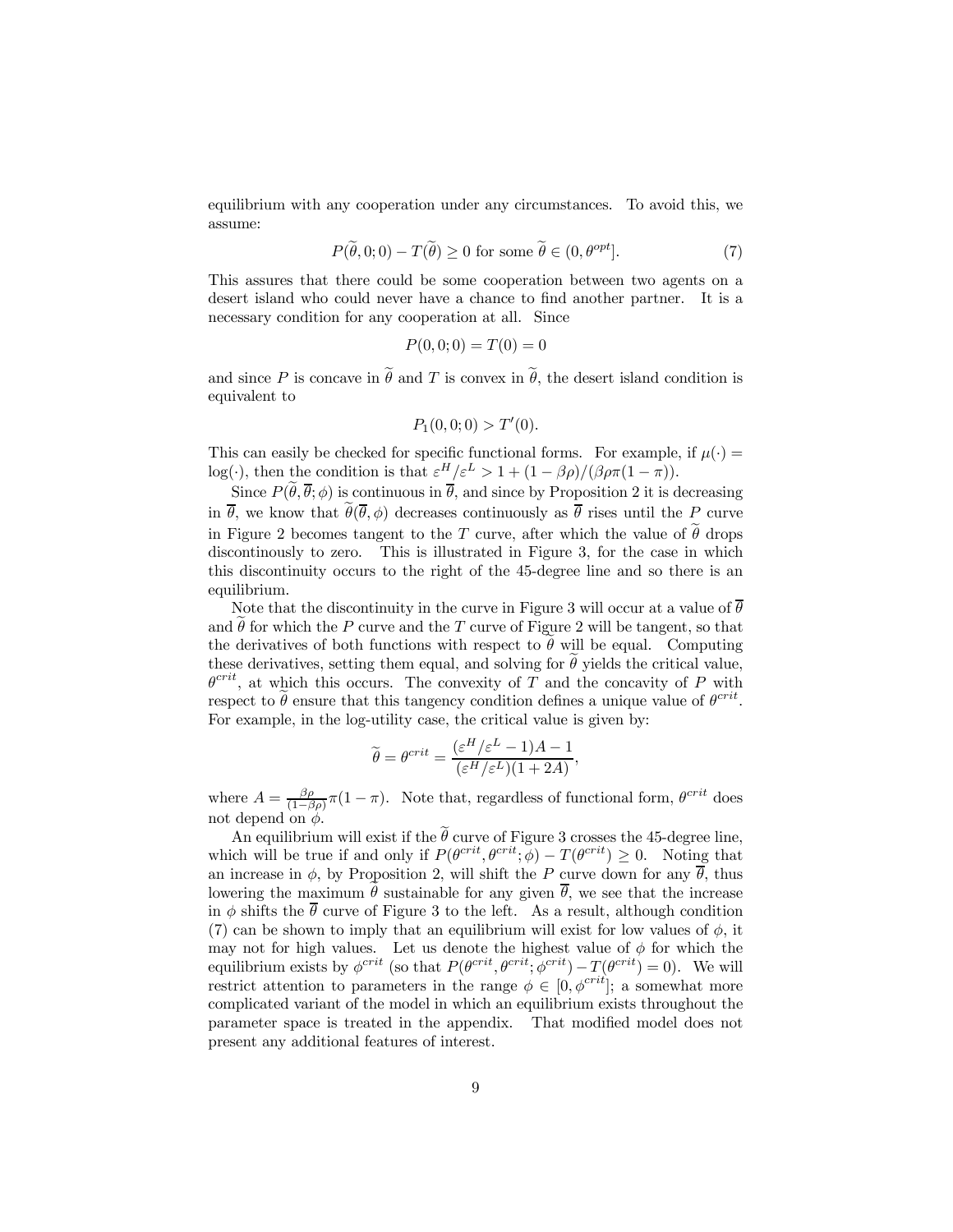### 7 The equilibrium, before and after globalization.

We can now turn to the normative analysis of globalization. In the event that  $\phi < \phi^{crit}$ , globalization strictly lowers  $\theta$  and  $\sigma^{S}$ . Thus, globalization has weakened all agents' ability to protect themselves against risk, in the sense that the one available risk-sharing institution – the long-run bilateral relationship – has been weakend.

However, it is immediate that the effect of all of this on overall risk is ambiguous. The reason is that the mechanism through which the partnerships have been weakened, namely the increased ease of finding a new partner when one is without one, consitutes a prima facie reduction in risk. The globalization has a direct risk-reducing effect, together with an indirect risk-enhancing effect, and the net effect of these two is unclear.

This can be made clearer using Lorenz curves, because changes in risk in this economy are isomorphic to changes the degree of horizontal inequality. To see why, first consider the realized sum of payoffs of all agents in, for example, country A, which is given by:

$$
\int_{j=0}^{1} \sum_{t=0}^{\infty} \beta \mu(c_{j,t}) \, dy,\tag{8}
$$

where  $c_{i,t}$  denotes the consumption of worker  $j \in [0, 1]$  in period t. Since we are focussing on steady states, and since the aggregate behaviour of the economy at each date will be identical due to the fact that the endowments are iid and and there is a continuum of aggents, this expression is equal to:

$$
\frac{1}{(1-\beta)} \int_{j=0}^{1} \mu(c_{j,0}) dj
$$
\n
$$
= \frac{1}{(1-\beta)} (\sigma^{S}(\phi)\overline{\mu}^{S} + (1-\sigma^{S}(\phi))\overline{\mu}^{C}(\theta^{*}))
$$
\n
$$
\equiv W(\theta^{*}, \phi)/(1-\beta), \qquad (9)
$$

where  $\theta^*$  is the equilibrium level of  $\theta$ . Thus, all that we need to know about the lifetime risk faced by agents in the economy together is revealed by a one-period snapshot of the population. Further, since the average endowment, and hence the average consumption, is unaffected by globalization, the Lorenz curve in any one period tells us all that we need to know about that. The Lorenz curve for this economy is depicted in Figure 4.

Recall that the value measured on the horizontal axis of the diagram is the cumulative fraction of the population, and the value measure on the vertical axis is the cumulative fraction of consumption, so that for example a point on the Lorenz curve one fifth of the way from the left-hand axis to the right-hand axis represents the share of consumption enjoyed by the poorest one fifth of the population. Recall as well that a shift upward in the Lorenz curve represents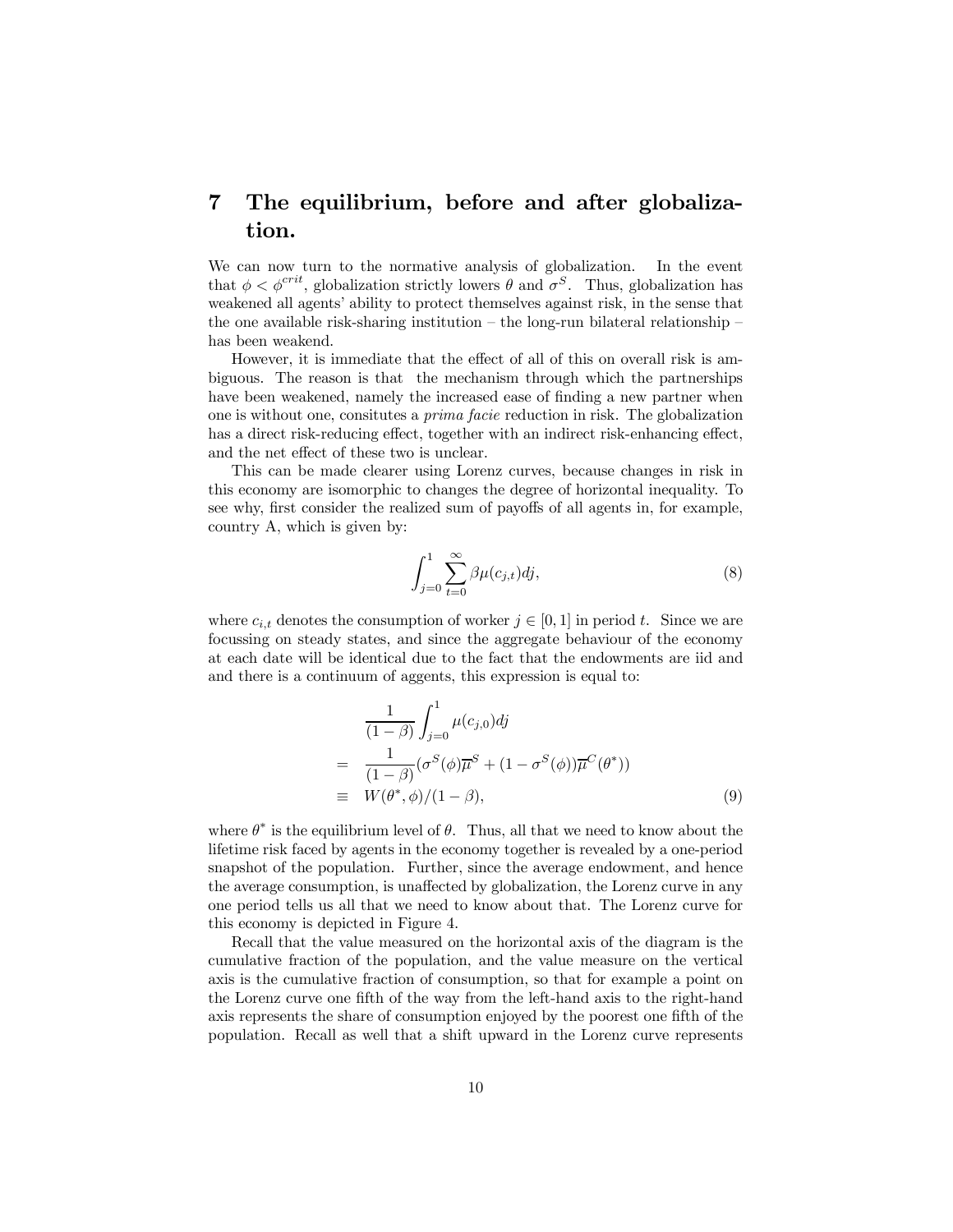an unambiguous reduction in inequality and vice versa, while for any pair of economies whose Lorenz curves cross, the two cannot be ranked unambiguously by inequality (see Atkinson (1971) for a classic analysis).

The Lorenz curve for this economy without globalization is represented as the piecewise linear curve acegi. There are four distinct groups in the population, as distinguished by their level of consumption: There are agents without partners, some of whom have large endowments and some of whom have small; and there are agents with partners, some of whom have large endowments and some of whom have small. For example, the fraction who are not in relationships and who have small endowments are the poorest group; they number  $\sigma^{G}(1-\pi)$ , and the consumption level of each is simply the endowment,  $\varepsilon^L$ . Thus, their share of total consumption is equal to  $\sigma^G(1-\pi)\varepsilon^L/\overline{\varepsilon}$ , where  $\overline{\varepsilon}$  is the economy-wide average endowment. This is point  $c$  in the figure.

Note that the slope of ac is the ratio of the typical unpartnered, lowendowment agent's consumption to the economywide average consumption, and that this is unaffected by globalization. A parallel argument holds for the slope of gi. On the other hand, globalization certainly will lower the fraction  $\sigma^S$  of the population without partners. Therefore, with globalization, point  $c$  will slide leftward along the ray  $ac$ , to a point like  $b$ ; and point  $g$  will slide rightward along the ray qi, to a point like h. If the share parameter  $\theta$  for risk-sharing agreements were to be unchanged by globalization, then the new Lorenz curve would be  $abdhi^6$ , which is everywhere above the old curve, indicating lower inequality and risk. This is the direct effect of globalization: By making it easier to find a partner, it lowers the inherent riskiness of economic life.

However, as indicated, the share parameter  $\theta$  will indeed change due to globalization, and this will add to riskiness by creating inequality within relationships. What this will do is to slide point d of the new Lorenz curve downward. It is possible that it will be driven downward sufficiently that the new Lorenz curve will dip down below the old one, as illustrated with curve abfhi; but it is not possible that the new Lorenz curve will be everywhere the old one.

There remains the question of the net effect of globalization on expected utility. Recalling the expression for  $W(\theta^*,\phi)$  defined in (9) above, we see that globalization will have two effects. It will lower  $\sigma^S$ , providing a prima facie beneficial effect, but lower  $\theta^*$ , thus providing an indirect negative effect. A first observation is obvious: Welfare has its minimum at  $\phi = 0$ , in which case  $\sigma^S = 1$ and so welfare equals  $\overline{\mu}^S$ . Welfare will be strictly above this level whenever  $\sigma^S \neq 1$  and  $\theta^* \neq 0$ ; therefore, for sufficiently small  $\phi$ , globalization must be beneficial. Thus, globalization is always good for small countries.

More subtly, welfare is generally decreasing in  $\phi$  in the neighborhood of  $\phi^{crit}$ . The reason is as follows. First, consider the following proposition:

Proposition 3 The derivative of the equilibrium degree of risk sharing with respect to  $\phi$ ,  $d\theta^*/d\phi$ , takes a limit of  $-P_3(\theta^{crit}, \theta^{crit}, \phi^{crit})/P_2(\theta^{crit}, \theta^{crit}, \phi^{crit})$ as  $\phi \rightarrow \phi^{crit}$ .

<sup>&</sup>lt;sup>6</sup>The segment *bd* is parallel to *ce*, as is *dh* to *eq*.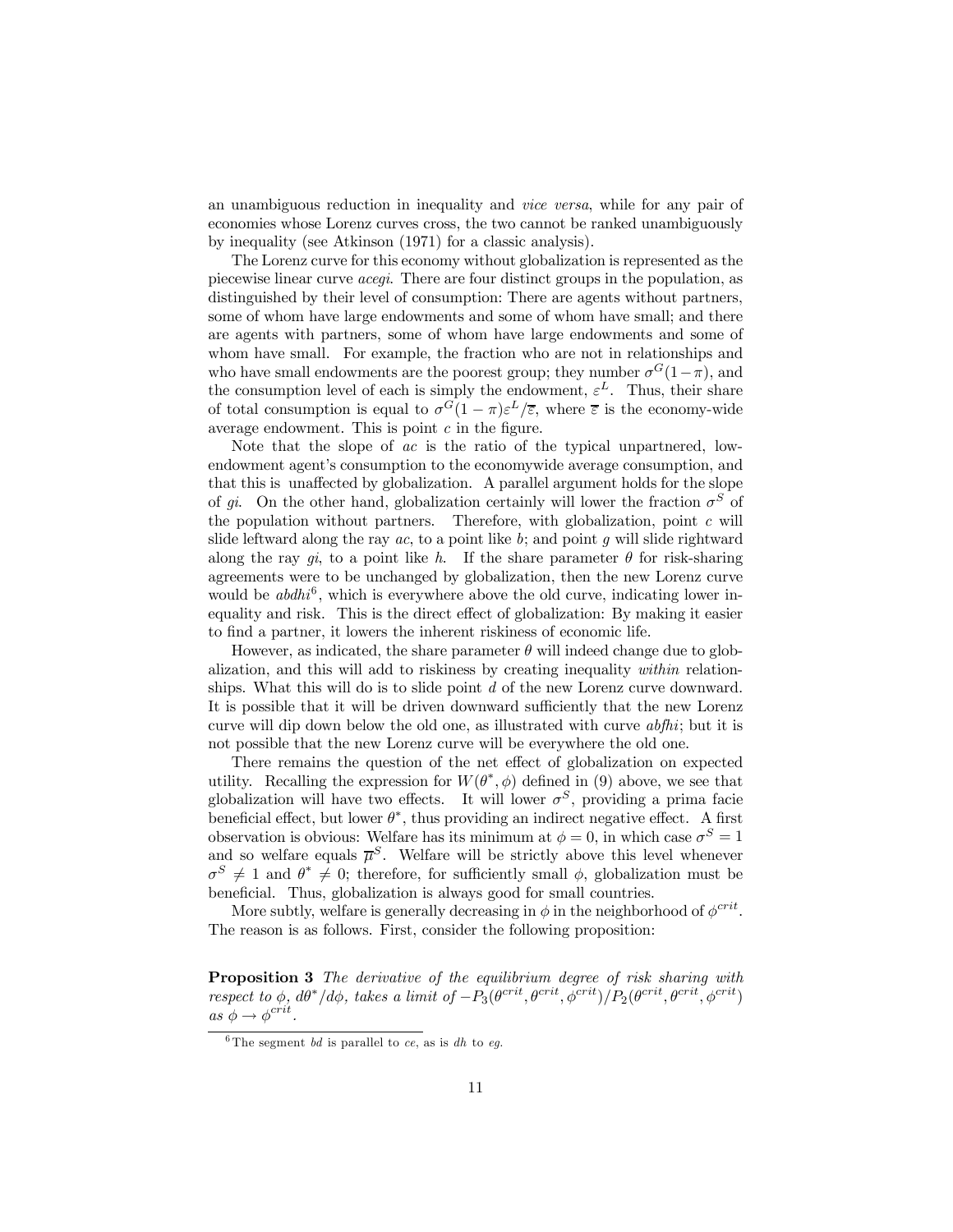**Proof.** Consider the derivatives  $\theta_1$  and  $\theta_2$  of the  $\theta$  function depicted in Figure 3. We have  $\tilde{\theta}_1 = -P_2(\tilde{\theta}(\bar{\theta}, \phi), \bar{\theta}, \phi)/(P_1(\tilde{\theta}(\bar{\theta}, \phi), \bar{\theta}, \phi) - T'(\tilde{\theta}(\bar{\theta}, \phi))) < 0$ (note that the denominator is always negative; see Figure 2). The expression for  $\theta_2$  is similar but has a  $P_3$  in place of the  $P_2$ . As  $\phi$  approaches  $\phi^{crit}$ , the numerator of this expression is bounded away from zero and the denominator goes to zero (since where  $\theta = \theta^{crit}$ , the P and T curves are tangent). For that reason,  $\tilde{\theta}_1, \tilde{\theta}_2 \rightarrow -\infty$  as  $\phi \rightarrow \phi^{crit}$ . Now consider the condition  $\theta^* = \tilde{\theta}(\theta^*, \phi)$ , which defines the equilibrium  $\theta^*(\phi)$ . Differentiating, we obtain  $d\theta^*/d\phi = \tilde{\theta}_1(d\theta^*/d\phi) + \tilde{\theta}_2 = -[(d\theta^*/d\phi)P_2 + P_3]/(P_1 - T') =$  $-[ (d\theta^* / d\phi) + P_3 / P_2 ] / (P_2 / (P_1 - T'))$ . Thus,  $d\theta^* / d\phi = [(d\theta^* / d\phi) + P_3 / P_2 ] \tilde{\theta}_1$ . We know that  $(d\theta^*/d\phi)$  and  $\tilde{\theta}_1$  are both negative, so the expression in square brackets must be positive, but for that to hold,  $(d\theta^*/d\phi)$  must be less than  $P_3/P_2$  in absolute value, and thus bounded. Since  $\widetilde{\theta}_1 \to -\infty$  as  $\phi \to \phi^{crit}$ , this implies that the term in square brackets must vanish as  $\phi \to \phi^{crit}$ .

One way of interpreting this is in terms of elasticities: The quality of cooperation becomes infinitely elastic with respect to the severity of punishment when cooperation is stretched to the breaking point (in other words,  $\theta_1, \theta_2 \rightarrow -\infty$  as  $\phi \to \phi^{crit}$ ). As a result, in that part of the parameter space an improvement in the quality of search requires an adjustment that leaves the severity of punishment unchanged (in other words,  $d\theta^*/d\phi = -P_3/P_2$ , so that the  $(\phi, \theta^*)$  point moves along a  $P$  indifference curve).

This gives us a strong conclusion on the desirability of further globalization:

Proposition 4 Steady-state equilibrium welfare is a strictly decreasing function of  $\phi$  for  $\phi < \phi^{crit}$  and  $\phi$  sufficiently close to  $\phi^{crit}$ .

**Proof.** From the expression for P it is straightforward that  $P_3/P_2$  =  $V_2^S/V_1^S$ . Thus, welfare is decreasing in  $\phi$  in a neighborhood of  $\phi^{crit}$  if and

only if:

$$
\lim_{\phi\to(\phi^{crit})^-}\frac{d}{d\phi}W(\theta^*(\phi),\phi)=-W_1(\theta^{crit},\phi^{crit})\frac{V_2^S(\theta^{crit},\phi^{crit})}{V_1^S(\theta^{crit},\phi^{crit})}+W_2(\theta^{crit},\phi^{crit})<0.
$$

This can be restated as:

$$
\frac{V_2^S(\theta^{crit}, \phi^{crit})}{V_1^S(\theta^{crit}, \phi^{crit})} > \frac{W_2(\theta^{crit}, \phi^{crit})}{W_1(\theta^{crit}, \phi^{crit})},
$$
\n(10)

or the condition that the indifference curve in  $(\phi, \theta)$  space for W at that point is flatter than the indifference curve for  $V^S$ .

Note that  $(1 - \beta)V^S$  can be written in the form  $\alpha(\phi)\overline{\mu}^S + (1 - \alpha(\phi))\overline{\mu}^C(\theta)$ , where

$$
\alpha(\phi) = \frac{(1 - \beta \rho)(1 - \phi \sigma^S)}{(1 - \beta \rho(1 - \phi \sigma^S))} \in (0, 1).
$$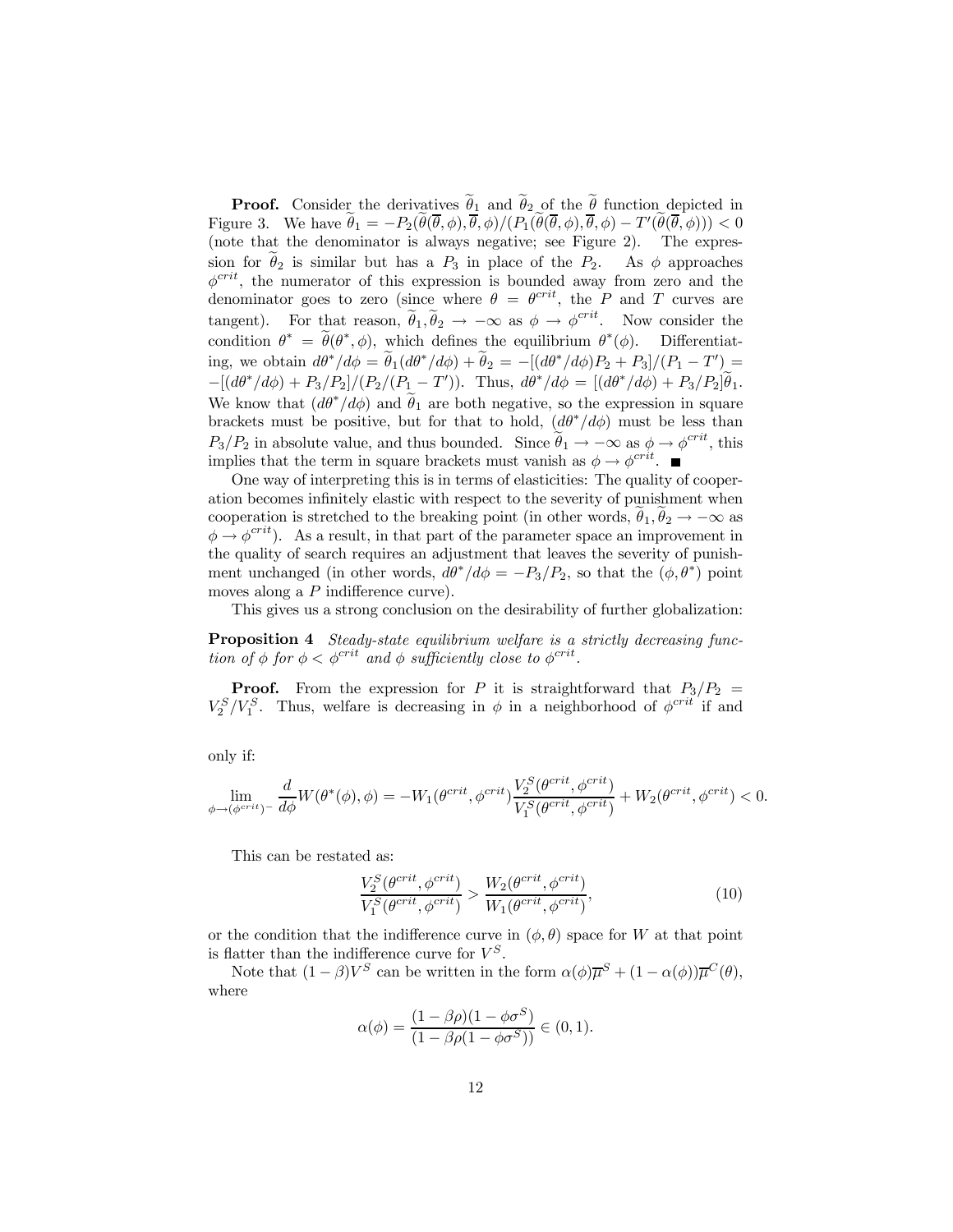Noting that:

$$
\frac{V_{\phi}^{S}}{V_{\theta}^{S}} = \frac{(\overline{\mu}^{S} - \overline{\mu}^{C}(\theta))\alpha'_{S}(\phi)}{(1 - \alpha_{S}(\phi))d\overline{\mu}^{C}(\theta)/d\theta},
$$

and

$$
\frac{W_{\phi}}{W_{\theta}} = \frac{(\overline{\mu}^S - \overline{\mu}^C(\theta))(\sigma^S)'(\phi)}{(1 - \sigma^S(\phi))d\overline{\mu}^C(\theta)/d\theta},
$$

we see that

$$
\frac{V^S_{\phi}}{V^S_{\theta}} \ge \frac{W_{\phi}}{W_{\theta}} \text{ if and only if } \frac{\alpha'(\phi)}{(1 - \alpha(\phi))} \le \frac{(\sigma^S)'(\phi)}{(1 - \sigma^S(\phi))} (\le 0),
$$

or equivalently, if and only if

$$
\frac{1-\alpha(\phi)}{1-\sigma^S(\phi)}
$$

is increasing in  $\phi$ . This means that

$$
\Psi(\phi) \equiv \frac{\phi \sigma^{S}(\phi)}{(1 - \beta \rho (1 - \phi \sigma^{S}(\phi)))(1 - \sigma^{S}(\phi))}
$$

is increasing in  $\phi$ . Now, using (3) and (4), we can write  $\Psi(\phi)$  as

$$
\Psi(\phi) = \frac{1-\rho}{\rho((1-\beta)\sigma^S(\phi) + (1-\rho)\beta)}.
$$

Since  $\sigma^{S}(\phi)$  is strictly decreasing in  $\phi$ ,  $\Psi(\phi)$  is clearly strictly increasing in  $\phi$ .  $\blacksquare$ 

This proposition is illustrated in Figure 5 by the fact that the path followed by  $\theta^*(\phi)$  runs tangent to the  $V^S$  indifference curve when  $\phi$  is close to  $\phi^{crit}$ . Thus, if the W indifference curve is flatter than the  $V^S$  indifference curve, as shown in the figure and as indicated in equation (10), an improvement in  $\phi$  in that neighborhood lowers welfare. This condition is easily understood, in that it simply states that an improvement in the search technology matters more to an agent who is currently searching than to the average agent. This is what Proposition 4 establishes.

An implication, of course, is that globalization is bad for large countries. More generally, there is an optimal level of globalization: When  $\phi$  is small, at the margin globalization lowers risk and raises average lifetime expected utility, while for  $\phi$  sufficiently large, it produces the opposite result.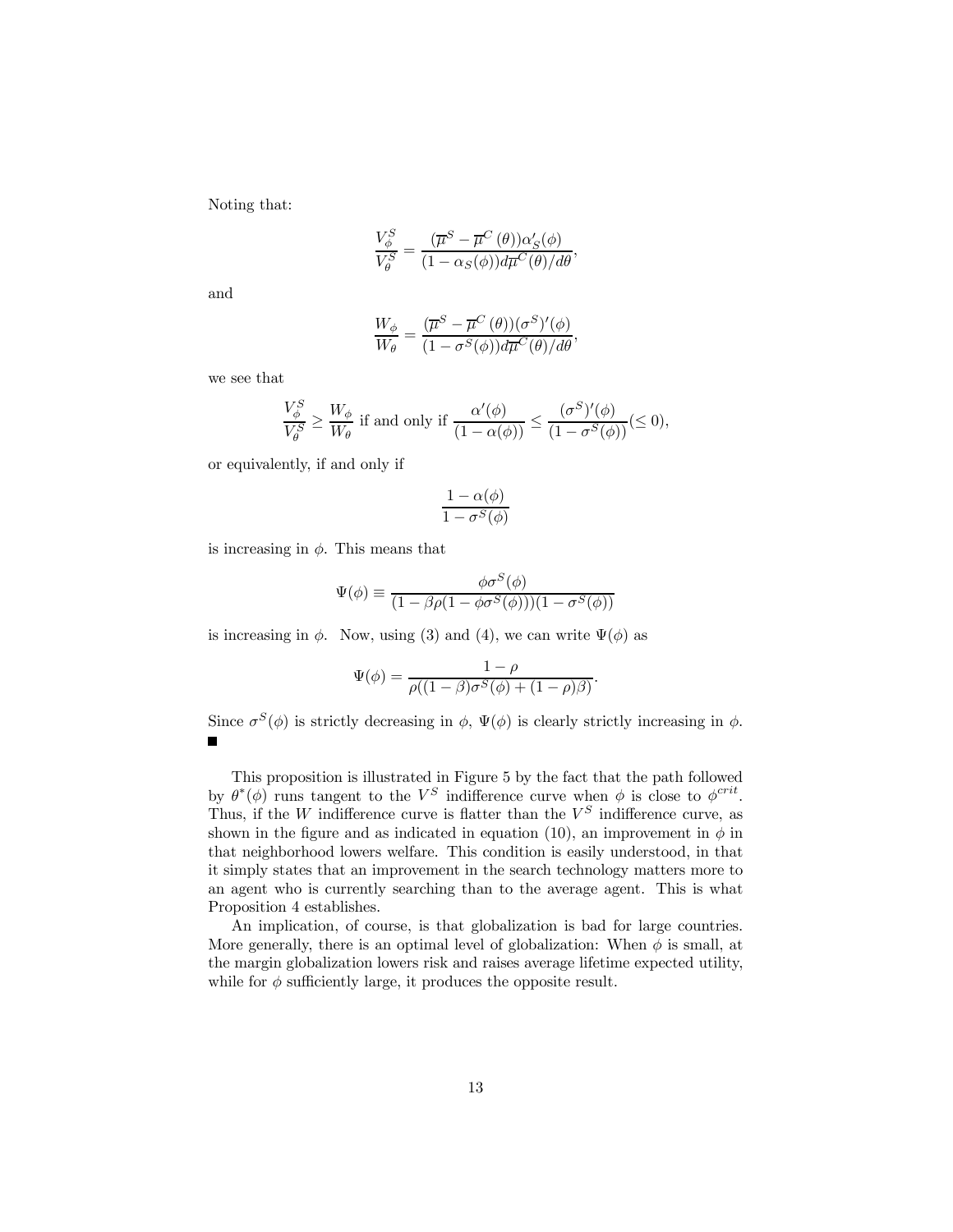#### 8 Appendix.

Here we discuss a variant to the basic model in which the addition of a vanishingly small amount of noise guarantees the existence of equilibrium across the parameter space.

In this variant, an additional feature of relationships is that they can impose a kind of psychic cost if the two agents do not get along well. This is determined by a random variable  $\kappa$  drawn from a distribution with cdf G, density g, and support  $[-\overline{\kappa}, \overline{\kappa}]$ , where  $\overline{\kappa} > 0$  is a constant; the realized utility of a person in a relationship in a given period is then equal to the utility  $\mu$  of that period's consumption minus the value of  $\kappa$  for that relationship. (The letter  $\kappa$  stands for 'cost.') The interpretation is that  $\kappa$  gives the per-period disutility (if positive) or utility (if negative) to staying together for that particular pair of agents, based on non-pecuniary factors such as personality. This variable is realized once per relationship, and is iid across relationships. The reason for introducing this variable is that for some portions of the parameter space, if there is no such element of personality (equivalently, if  $\bar{\kappa} = 0$ ), then no equilibrium exists, but an equilibrium does exist for a small positive  $\overline{\kappa}$ . We assume that  $q(\kappa) > 0$ for  $|\kappa| < \overline{\kappa}$ . In addition, we assume that if one is in a relationship currently, in order to find out what one's level of  $\kappa$  would be with a given other potential partner, one must (irrevocably) break off the current relationship and move to the same location as the potential partner. Thus, as  $\overline{\kappa} \to 0$ , it becomes extremely unattactive to search merely in order to find a relationship with a better  $\kappa$ . In the main model in the text, we always had  $\bar{\kappa} = 0$ , and it was noted that an equilibrium did not exist for all parameter values; now, we will assume that  $\overline{\kappa} > 0$ , in which case we will be interested in what happens as  $\overline{\kappa} \to 0.$ 

The sequence of events within each period is as follows. (i) Agents within a relationship learn whether they are to be separated exogenously or not. (ii) Agents without a partner search, and learn whether or not they will identify a new potential (and currently unmatched) partner in this period. (iii) Where an agent has identified a new potential partner and the two are in the same location, the psychic cost,  $\kappa$ , of their match is realized and becomes known to both partners. (iv) Then negotiations occur between the two new potential partners over the new partnership.  $(v)$  This period's endowment for each agent is revealed. Within a partnership, this is immediately common knowledge. (vi) Each partner chooses to surrender a fraction  $\theta \in [0, 1]$  of her output to her partner (this is the form that risk-sharing takes). (vi) Consumption occurs; in each period this is equal to the agent's output plus net transfers received from the agent's partner.

Thus, henceforth we will assume that  $\bar{\kappa} > 0$ . Once we do so, we need to expand the definition of equilibrium. For a given  $\bar{\kappa}$ , an equilibrium is a function  $\theta(\cdot) : [-\overline{\kappa}, \overline{\kappa}] \longmapsto [0, 1]$  such that if a pair with cooperation cost  $\kappa$  are attempting to negotiate a cooperative arrangement, and if they anticipate that any future arrangement either partner may have with future partners will be governed by the function  $\theta(\cdot)$ , then their best sustainable level of cooperation will also be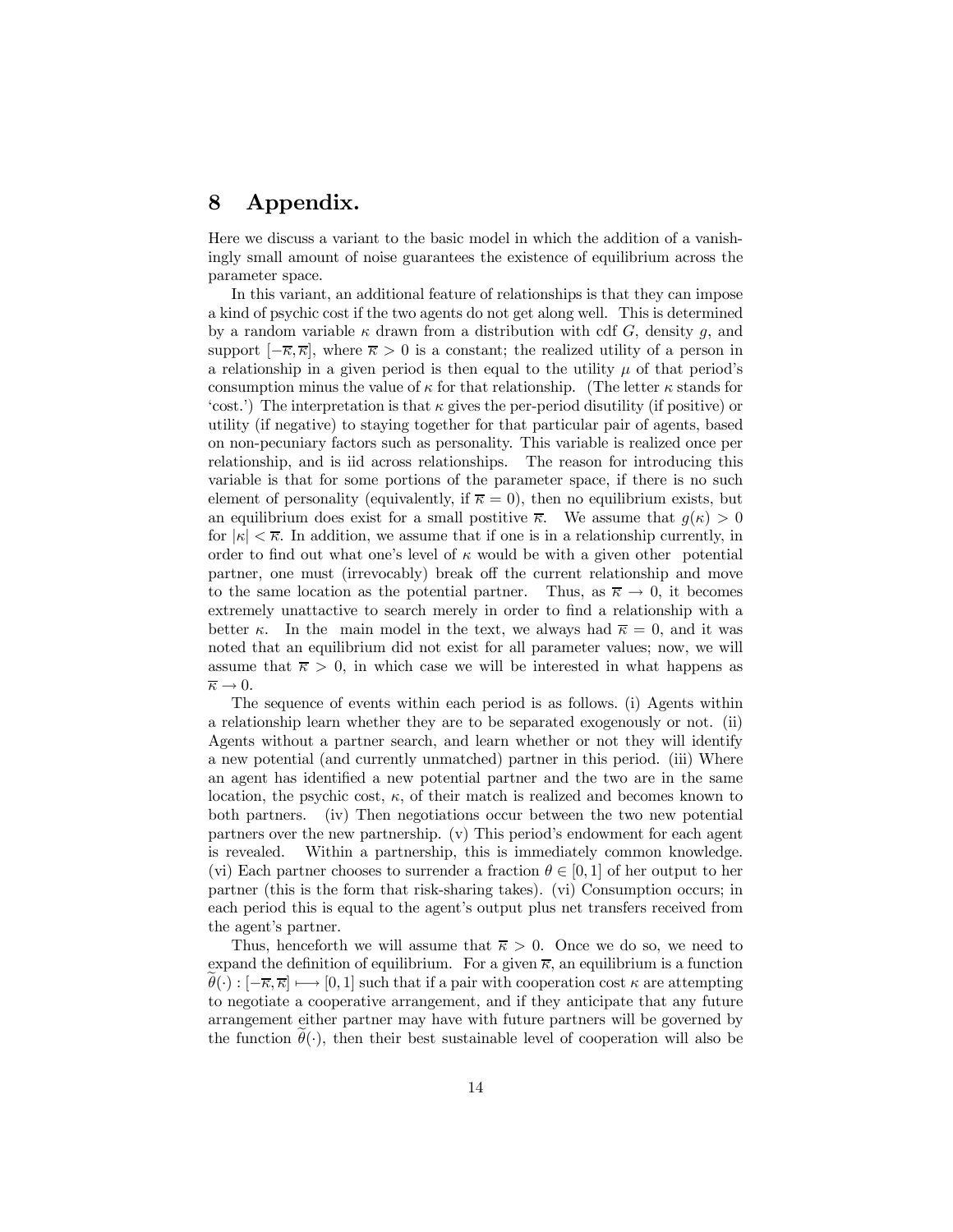described by  $\theta = \tilde{\theta}(\kappa)$ . We will be interested in the limit of such equilibria as  $\overline{\kappa} \to 0.^7$ 

Two observations allow us to simplify the analysis when we let  $\overline{\kappa} \to 0$ . First, it is possible that a certain fraction of agents who attempt to negotiate a cooperative arrangement will be unable to commit to cooperation, because their P curve has been shifted down by the negative realization of  $\kappa$  and now lies everywhere below their T curve. For these agents,  $\theta(\kappa) = 0$ . The set of pairs of agents for whom this is true is now an additional endogenous variable. Of course, the set of agents that are able to commit to cooperation are those for whom  $\kappa$  is less than or equal to some threshhold value, say  $\kappa^*$ . The set is thus completely characterised by the fraction  $\alpha = G(\kappa^*)$  of new pairs that are able to commit to cooperation. (The letter  $\alpha$  stands for 'able to commit.') Second, the range of the portion of  $\hat{\theta}(\cdot)$  that has positive values will converge to a constant. Thus, in studying the limit of equilibria as  $\overline{\kappa} \to 0$ , we need to focus on only a value of  $\alpha$  and  $\theta$ . (More formally, we seek a value of  $\alpha$  and  $\theta$  such that for any sequence  $\overline{\kappa}_i \to 0$ , there is a corresponding sequence of equilibria  $\tilde{\theta}^i(\cdot)$ such that  $\tilde{\theta}^i(\cdot) \longmapsto \theta$  uniformly and the fraction of the set of  $\kappa$  with  $\tilde{\theta}^i(\kappa) > 0$ converges to  $\alpha$ .)

It is easy to see that these modifications to the model do not change matters at all in the limit if an equilibrium exists with  $\bar{\kappa} = 0$ . However, when no such equilibrium exists, allowing for this small bit of noise now guarantees the existence of an equilibrium, if  $\overline{\kappa}$  is small enough. The essential point is that, if the fraction  $\alpha$  of pairs who are able to commit drops below unity, then the effect is isomorphic to a drop in  $\phi$ . We can define  $\phi = \alpha \phi$  as the effective value of  $\phi$ , and note that if  $\alpha$  is less than unity in the steady state, all of the steady state analysis (beginning with Proposition 1) goes through unchanged after replacing  $\phi$  by  $\phi$  everywhere. Thus, heuristically, allowing  $\alpha$  to fall shifts the  $\tilde{\theta}$  curve in Figure 3 to the right, restoring equilibrium, at the same time shifting the  $P(\theta, \overline{\theta}, \phi)$  curve of Figure 2 back up until it is approximately tangent to the T curve, leaving it either slightly above or slightly below the point of tangency so that exactly a fraction  $\alpha$  of pairs of agents who are negotiating will be able to commit to cooperation.

To see the argument more precisely, fix a value of  $\bar{\kappa} > 0$ . Suppose that  $P(\theta^{crit}, \theta^{crit}; \phi) - T(\theta^{crit}) < 0$ , so that there would have been no equilibrium with  $\bar{\kappa} = 0$ . Now, focus on the class of  $\tilde{\theta}(\kappa)$  functions constructed in the following way. Each function in the class is indexed by a value  $\kappa^* \in [-\kappa, \kappa]$ , so we will write it as  $\widetilde{\theta}(\kappa;\kappa^*)$ . For a given  $\kappa^*$ , define  $P^*(\theta,\kappa;\kappa^*)$  for any  $\theta$  and  $\kappa$  by  $P^*(\theta, \kappa; \kappa^*) = \frac{\beta \rho}{1-\beta \rho} (\overline{\mu}^C(\theta^{crit}) - B - \kappa),$  where B is such that  $T(\theta^{crit}) =$ 

<sup>7</sup> This discussion supposes that it is never advantageous for a partner in a functioning relationship to dissolve the relationship in order to begin a new one with a lower  $\kappa$ . This is valid for two reasons. First, recall that we are assuming that one cannot discover the  $\kappa$ one would experience with a potential partner without separating from one's current partner first. Second, note that in the limit all values of  $\kappa$  will be close to zero, but the expected utility benefit to being in a relationship will be a positive number that does not vanish in the limit. These two features guarantee that as the limit is approached, no one will ever dissolve a functioning relationship in order to pursue a lower value of  $\kappa$ .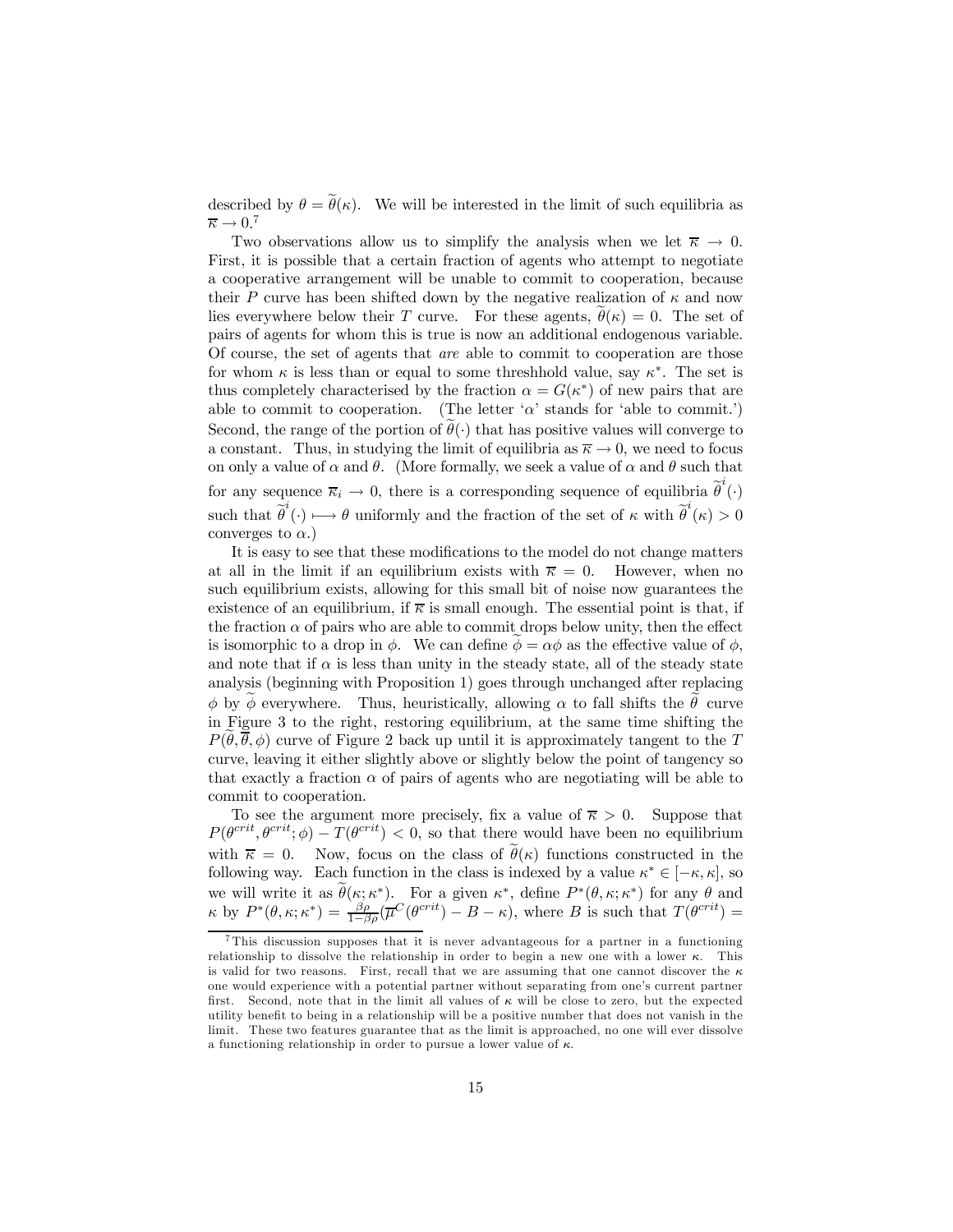$\frac{\beta \rho}{1-\beta \rho}(\overline{\mu}^C(\theta^{crit})-B-\kappa^*)$ . Then set  $\widetilde{\theta}(\kappa;\kappa^*)$  for  $\kappa \leq \kappa^*$  equal to the highest level of  $\theta$  not exceeding  $\theta^{opt}$  such that  $T(\theta) \leq P^*(\theta, \kappa; \kappa^*)$  (note that this implies  $\widetilde{\theta}(\kappa^*; \kappa^*) = \theta^{crit}$ , and set  $\widetilde{\theta}(\kappa)$  equal to zero for  $\kappa > \kappa^*$ . Any equilibrium  $\widetilde{\theta}$ function would have to be in this class.

Now, suppose that a given pair of agents are attempting to negotiate a cooperative agreement, and they both anticipate that any future cooperation either partner might have with any future partner would be characterized by  $\widetilde{\theta}(\kappa;\kappa^*)$ . Then, one can compute their anticpated value to searching and hence the analogue to the 'punishment' curve of Figure 2, and thus for any given value of the  $\kappa$  in their current relationship, one can compute the  $\theta$  that they would choose. Thus, a given anticipated future  $\tilde{\theta}(\kappa; \kappa^*)$  curve induces a current  $\widetilde{\theta}(\kappa;\kappa^*)$  curve. Any anticipated value of  $\kappa^*$  that would induce current partners to choose the same value would be an equilibrium. Next, note that an increase in the anticipated  $\kappa^*$  results in an improvement in the anticipated distribution of  $\theta$ by first order stochastic dominance, so a higher anticipated value of  $\kappa^*$  increases the value to searching, thereby shifting the punishment curve down and thus leading to a reduction in the induced  $\kappa^*$ . This dependence of the induced  $\kappa^*$ on the anticipated  $\kappa^*$  is continuous, because all of the effects of the anticipated  $\kappa^*$  on future expected utilities are continuous. Further, if the anticipated  $\kappa^*$ equals  $\overline{\kappa}$ , the induced current  $\kappa^*$  will be equal to  $-\overline{\kappa}$ , provided that  $\overline{\kappa}$  is small enough (since  $P(\theta^{crit}, \theta^{crit}; \phi) - T(\theta^{crit}) < 0$ ), while if the anticipated  $\kappa^*$  equals  $-\overline{\kappa}$ , the induced current  $\kappa^*$  will be equal to  $\overline{\kappa}$ , provided that  $\overline{\kappa}$  is small enough (by (7)). Thus, in between there is a unique equilibrium  $\kappa^*$ , and hence an equilibrium value of  $\alpha = G(\kappa^*)$ .

Taking the limit as  $\bar{\kappa} \to 0$ , we see that this always yields a value of  $\alpha$  just equal to the level required to make  $P(\theta, \theta^{crit}; \phi)$  tangent to  $T(\theta)$ ; furthermore, since  $\tilde{\theta}(\kappa^*, \kappa^*) = \theta^{crit}$  at all times, the range of positive values of  $\theta$  converge to the single value  $\theta = \theta^{crit}$ .

This is summarized in the following proposition.

**Proposition 5** If  $P(\theta^{crit}, \theta^{crit}; \phi) - T(\theta^{crit}) \geq 0$ , then the limit of equilibria as  $\overline{\kappa} \to 0$  is the unique solution to  $\widetilde{\theta}(\overline{\theta}, \phi) = \overline{\theta}$  with  $\alpha = 1$ , and is just the same as the equilibrium with  $\bar{\kappa} = 0$ . If  $P(\theta^{crit}, \theta^{crit}; \phi) - T(\theta^{crit}) < 0$ , then the limit of equilibria as  $\overline{\kappa} \to 0$  has  $\theta = \theta^{crit}$  and a value of  $\alpha < 1$  such that  $P(\theta^{crit}, \theta^{crit}; \alpha \phi) - T(\theta^{crit}) = 0.$ 

The comparative statics implied by this analysis are as follows. For  $\phi$  below  $\phi^{crit}$ , increases in  $\phi$  worsen the degree of cooperation as reflected in the decrease in  $\theta$ , but they increase the fraction of people who are in relationships, as reflected in the decline in  $\sigma^S$ . However, everyone who finds a potential partner succeeds in committing to cooperation, as reflected in the fact that  $\alpha = 1$ . Past that critical value of  $\phi$ , the fraction of pairs who can commit to cooperation declines so that  $\alpha\phi$  is a constant, and so the fraction of the population who are in a relationship is also constant, as is  $\theta$ , which remains equal to  $\theta^{crit}$ .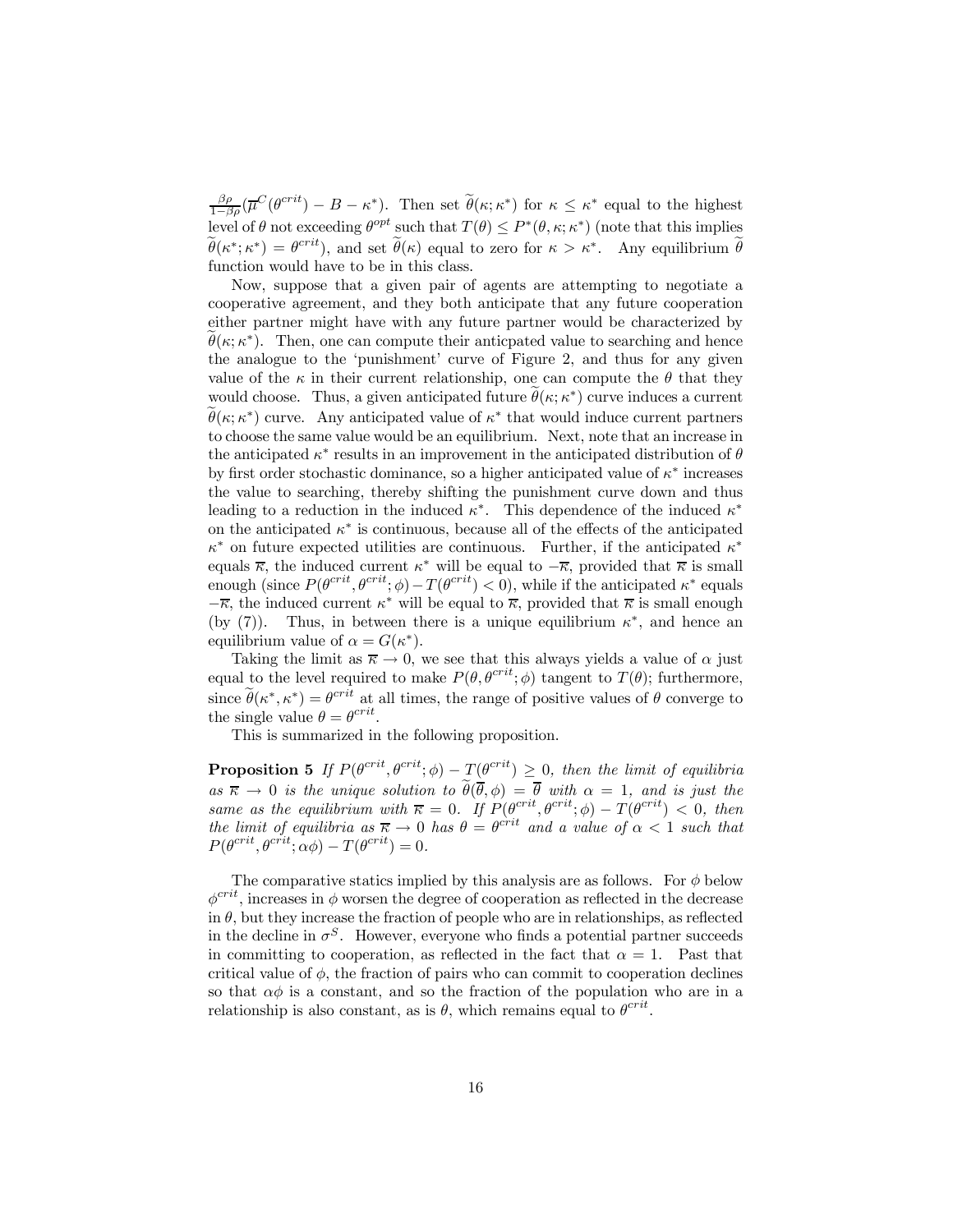#### References

- [1] Acemoglu, Daron (1998). "Why Do New Technologies Complement Skills? Directed Technical Change and Wage Inequality.<sup>n</sup> Quarterly Journal of Economics CXIII:4 (November), pp. 1055-90.
- [2] Baker, George; Robert Gibbons; and Kevin J. Murphy (1994). "Subjective Performance Measures in Optimal Incentive Contracts." Quarterly Journal of Economics 109:4 (November), pp. 1125-56.
- [3] Baker, George; Robert Gibbons; and Kevin J. Murphy (1997). "Implicit Contracts and the Theory of the Firm." National Bureau of Economic Research Working Paper: 6177 (September).
- [4] Banerjee, Abhijit V. and Andrew F. Newman (1991). "Risk-Bearing and the Theory of Income Distribution," Review of Economic Studies (April).
- [5] Bertrand, Marianne (1998). "From the Invisible Handshake to the Invisible Hand? How Import Competition Changes the Employment Relationship." Princeton Industrial Relations Section Working Paper 410 (December).
- [6] Coate, Stephen and Martin Ravallion (1993). "Reciprocity without Commitment: Characterization and Performance of Informal Insurance Arrangements." Journal of Development Economics 40:1 (February), pp. 1-24.
- [7] Dixit, Avinash K. (1987). "Trade and Insurance with Moral Hazard." Journal of International Economics 23:3/4 (November), pp. 201-20
- [8] Farber, Henry S. "The Changing Face of Job Loss in the United States, 1981-1995î. Brookings Papers on Economic Activity (Microeconomics 1997), pp. 55-128.
- [9] Helpman, Elhanan and Assaf Razin  $(1978)$ . "Uncertainty and International Trade in the Presence of Stock Markets." Review of Economic Studies 45:2 (June), pp. 239-50.
- [10] Kranton, Rachel E. (1996). "Reciprocal Exchange: A Self-Sustaining System." American Economic Review 86:4 (September), pp. 830-51.
- [11] Kristof, Nicholas D. (1997). "Real Capitalism Breaks Japan's Old Rules." New York Times, July 15.
- [12] MacLeod, W. Bentley and James M. Malcomson (1989). "Implicit Contracts, Incentive Compatibility, and Involuntary Unemployment. Econometrica 57:2 (1989), pp. 447-80.
- [13] MacLeod, W. Bentley and James M. Malcomson (1993). "Investments, Holdup, and the Form of Market Contracts American Economic Review 83:4 (September), pp. 811-37.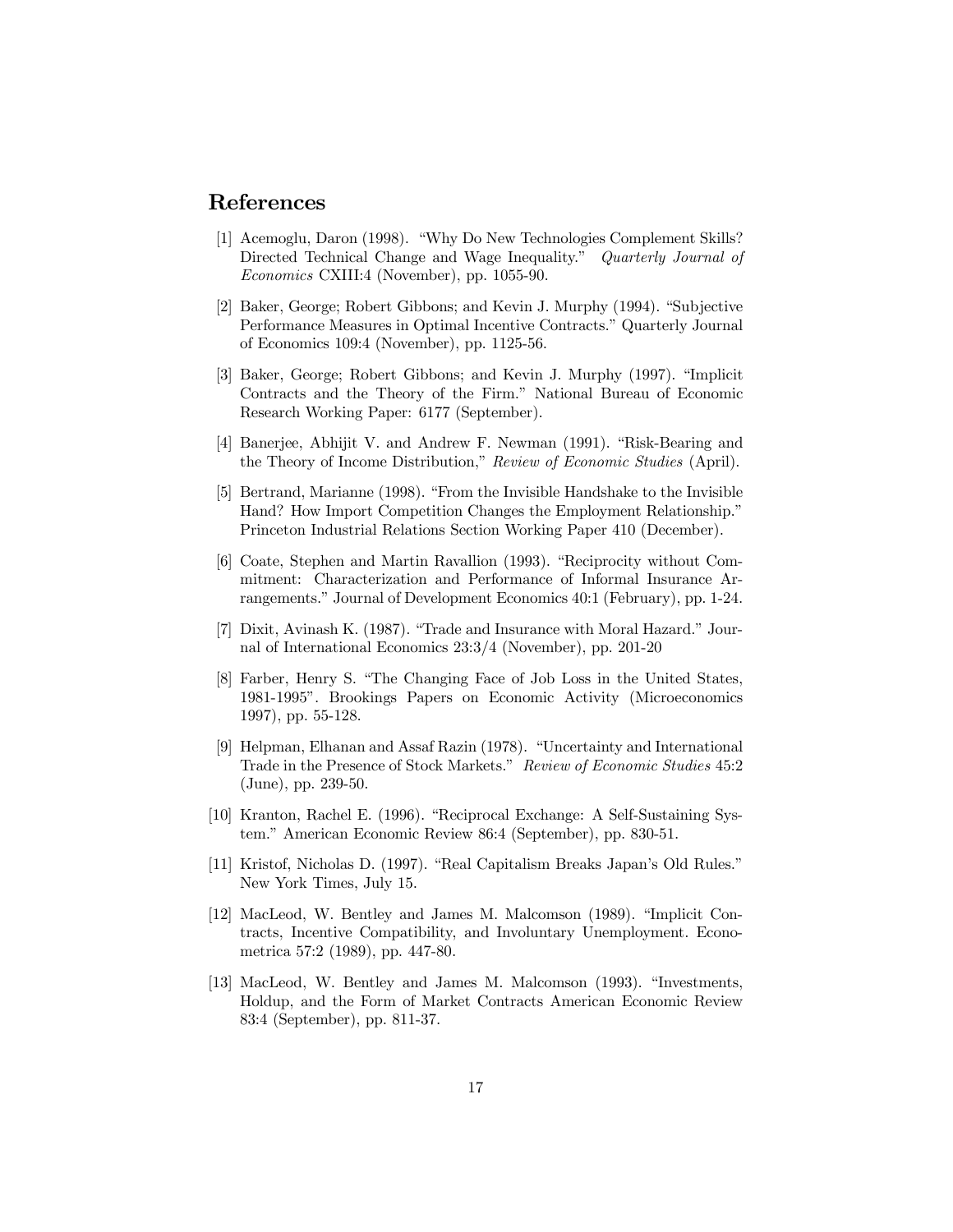- [14] Newbery, David M. G., and Joseph E. Stiglitz (1981). The Theory of Commodity Price Stabilization. Oxford: Oxford University Press.
- [15] Osborne, Martin J. and Ariel Rubinstein (1990). *Bargaining and Markets.* San Diego: Academic Press.
- [16] Pissarides, Christopher (2000). Equilibrium Unemployment Theory (2nd edition). Cambridge, MA: MIT Press.
- [17] Ramey, Gary and Joel Watson (2001). "Bilateral Trade and Opportunism in a Matching Market," Contributions to Theoretical Economics 1:1.
- [18] Rodrik, Dani (1997). Has Globalization Gone Too Far? Washington, DC.: Institute for International Economics.
- [19] Slaughter, Matthew J. (1998). "International Trade and Labor-Market Outcomes," Economic Journal, 108:450 (September), pp. 1452-1462.
- [20] Spagnolo, Giancarlo (2001). "Markets and Cooperation." Stockholm School of Economics/EFI Working paper No. 257.
- [21] Thomas, Jonathan and Tim Worrall (1988). "Self-enforcing Wage Contracts," Review of Economic Studies 55:4 (October), pp. 541-54.
- [22] Warren, Ronald S. (1996). "Returns to Scale in a Matching Model of the Labor Market," Economics Letters 50:1 (January), pp. 135-42.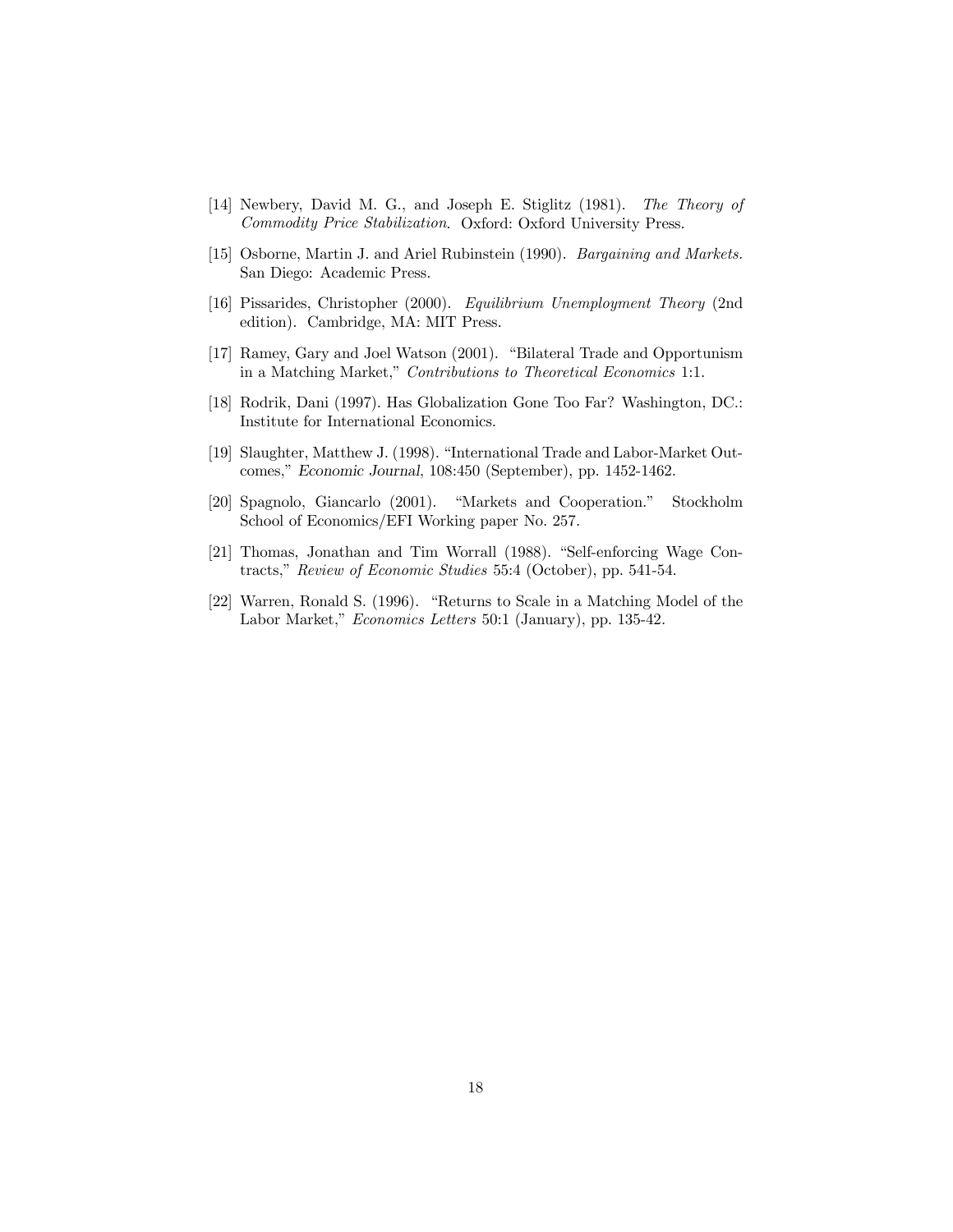

Figure 1: The Determination of the Steady-State Number of Searchers: Endowment Model.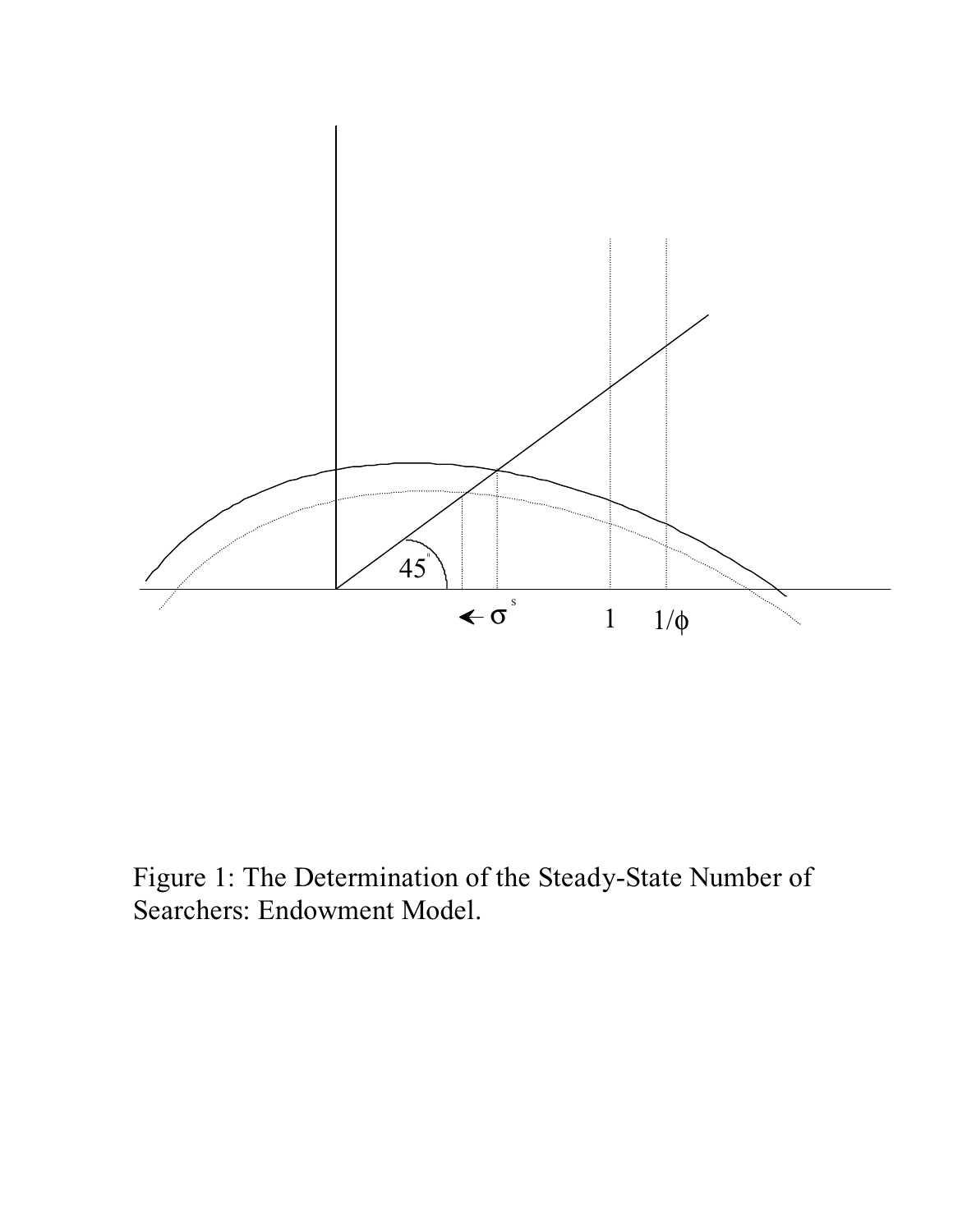

Figure 2: The optimal choice of  $\theta$ , given  $\theta$ .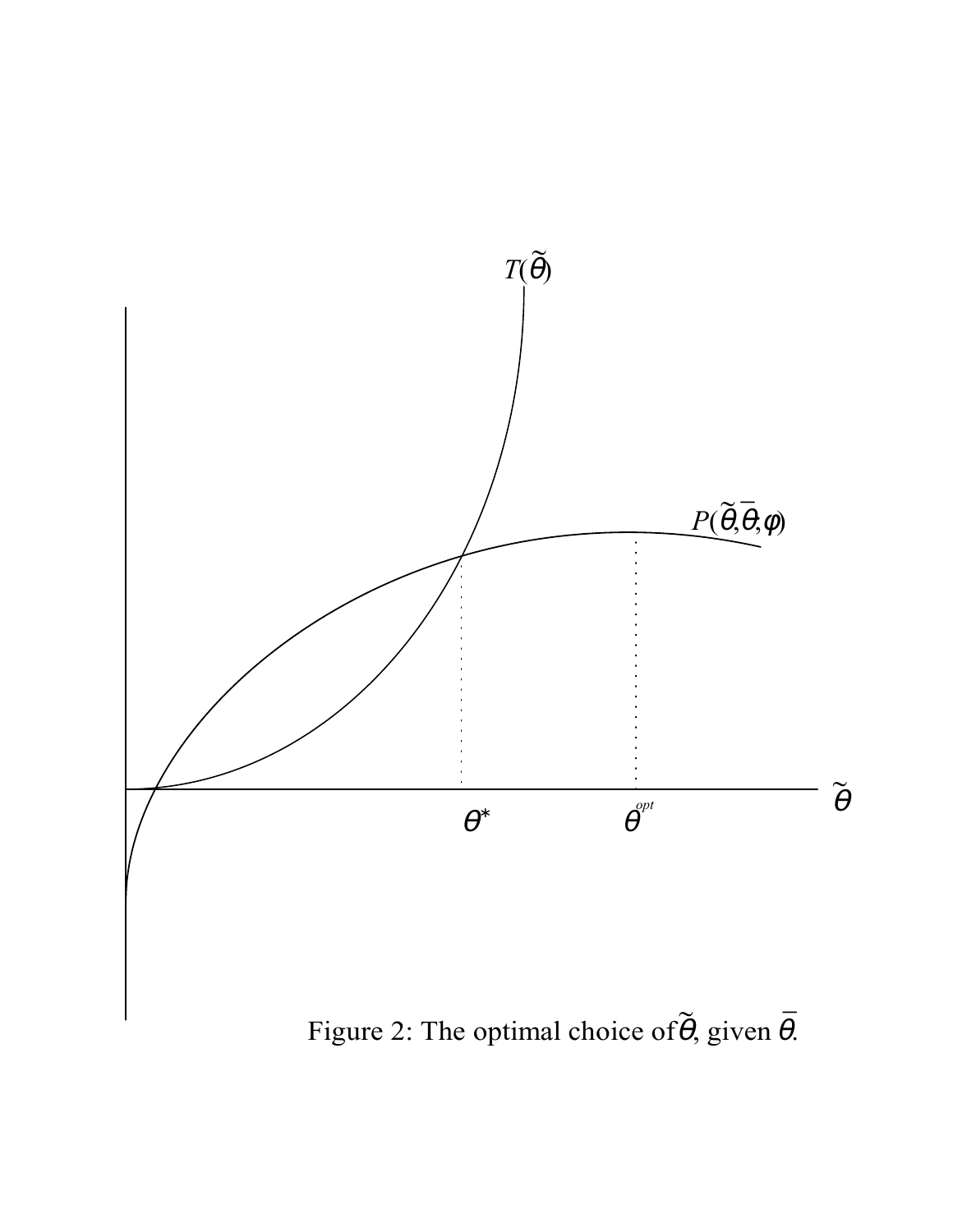

Figure3: Construction of the Equilibrium.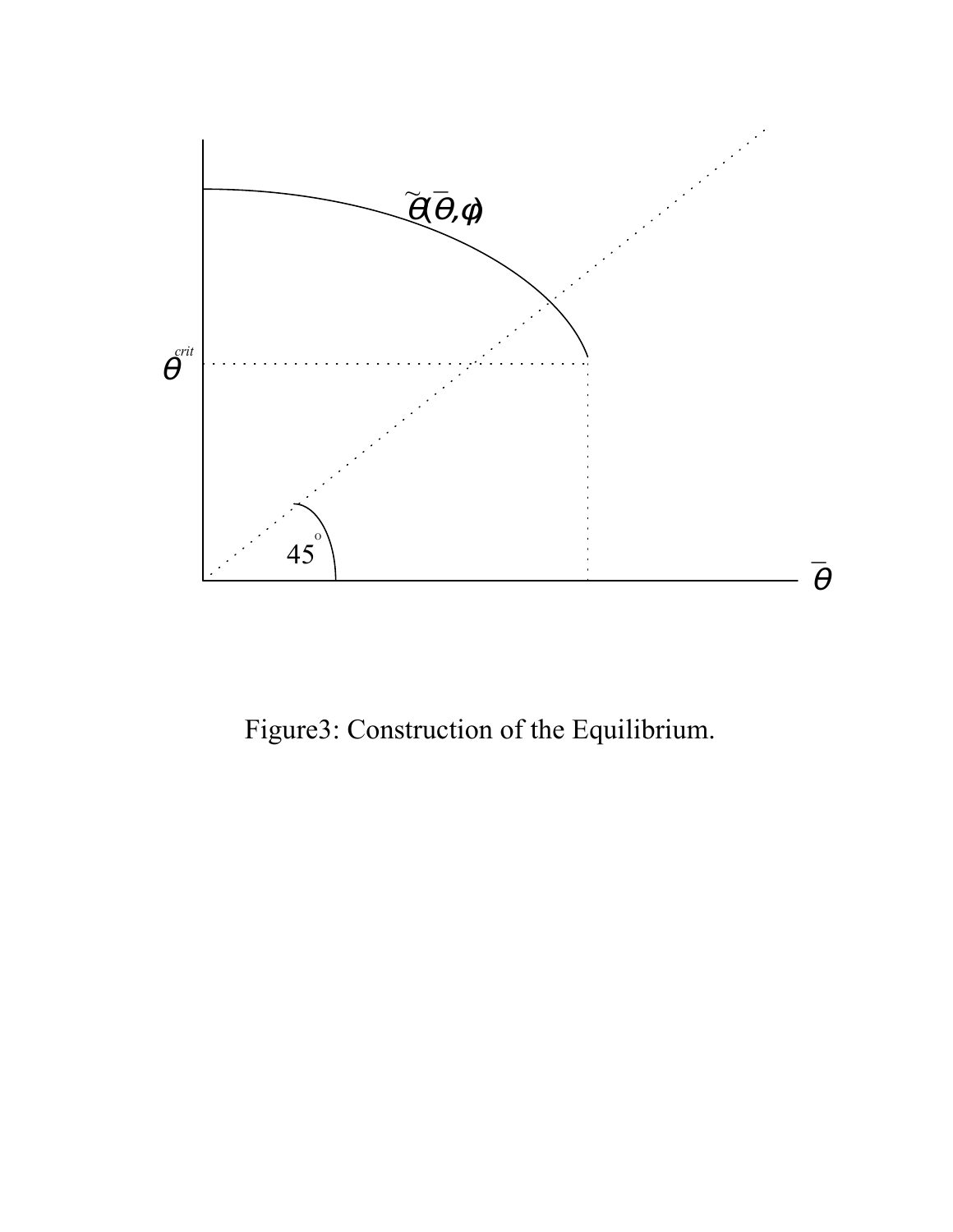

Figure 4: Income distribution effects of globalization.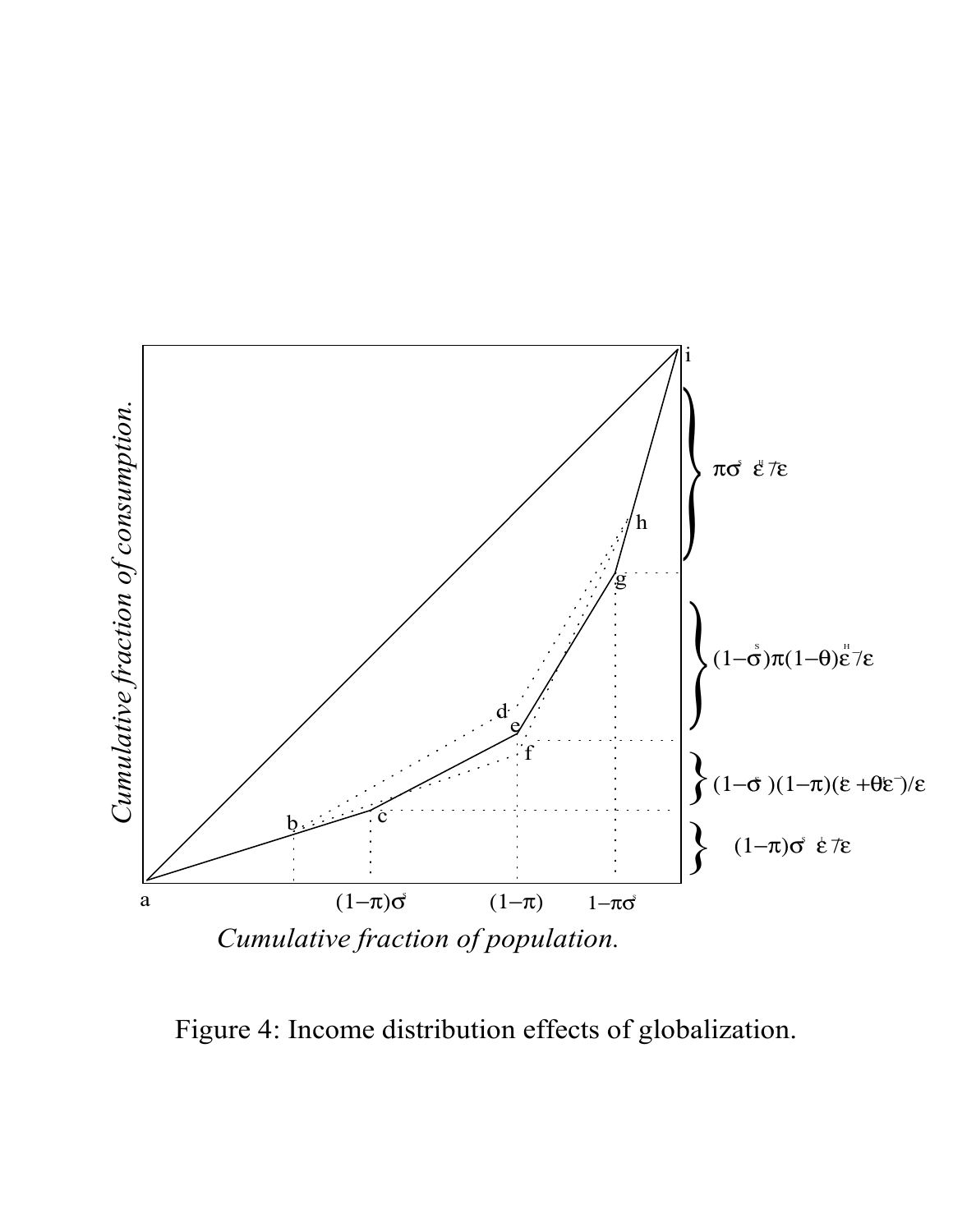

Figure 5:When globalization is harmful at the margin.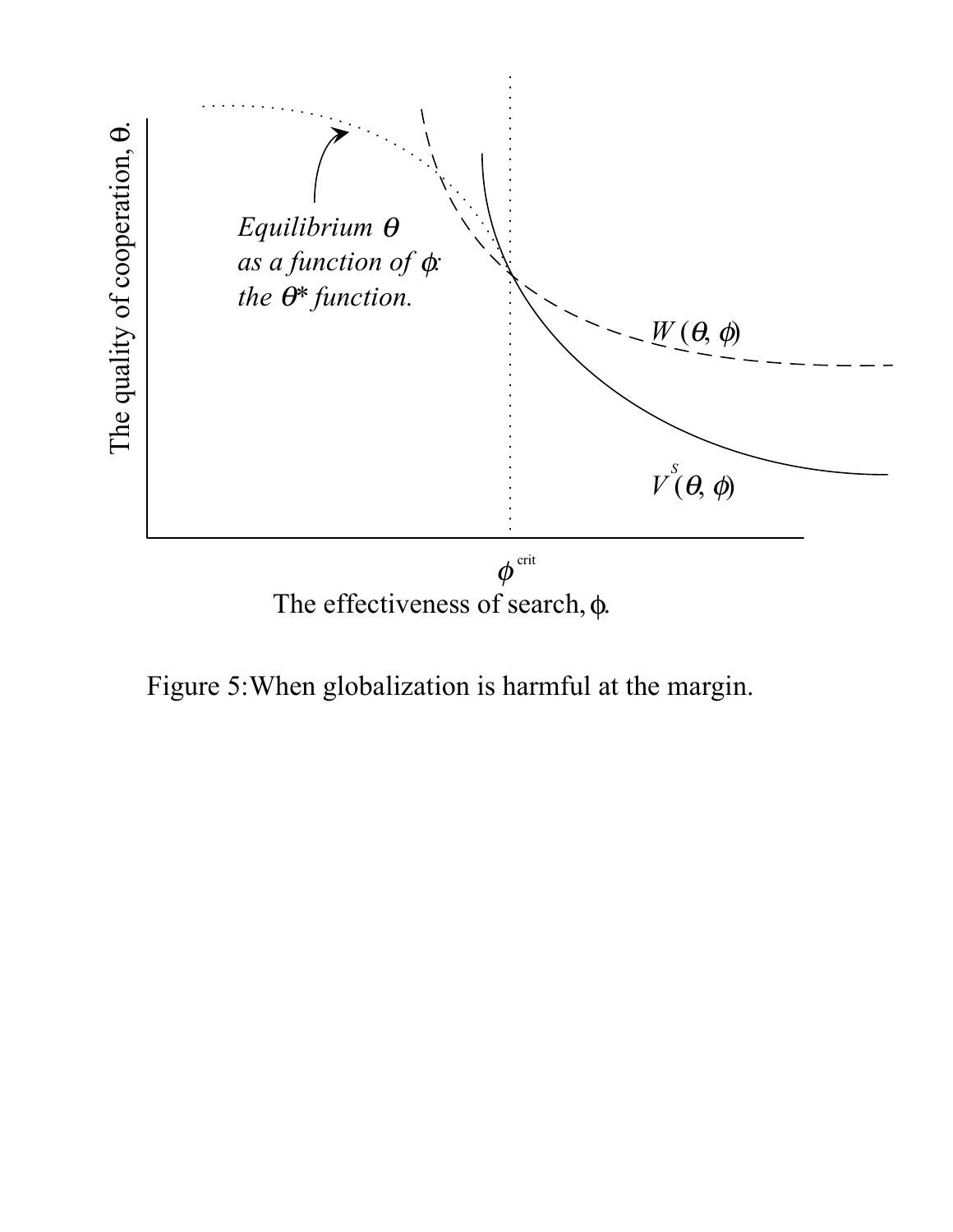#### DISCUSSION PAPERS 1999-2002 SERIES ISSN 1350-6722

| N <sub>0</sub> | Author(s)                                               | <b>Titles</b>                                                                                           |
|----------------|---------------------------------------------------------|---------------------------------------------------------------------------------------------------------|
| 1999           |                                                         |                                                                                                         |
| 99-01          | I Preston<br>J Thomas                                   | Batting Strategy in Limited Overs Cricket                                                               |
| 99-02          | J Adda                                                  | Mad Cows: Health Risk and Endogenous Discount Rates                                                     |
| 99-03          | S Pereira<br>Portugal                                   | The Impact of Minimum Wages on Youth Employment in                                                      |
| 99-04          | M Ottaviani<br>P Sorensen                               | Professional Advice                                                                                     |
| 99-05          | M Ottaviani<br>P Sorensen                               | Notes on Cheap Talk                                                                                     |
| 99-06          | M Ottaviani<br>P Sorensen                               | Price Competition for an Informed Buyer                                                                 |
| 99-07          | I Crawford                                              | Nonparametric Tests of Stochastic Dominance in Byvariate<br>Distribution With an Application to UK Data |
| 2000           |                                                         |                                                                                                         |
| $01 - 00$      | I Preston<br>S Szymanski                                | Racial Discrimination in English Football                                                               |
| $02 - 00$      | V Chick<br>S Dow                                        | Formalism, Logic and Reality: A Keynesian Analysis                                                      |
| $03 - 00$      | M Pemberton<br>D Ulph                                   | Measuring Income and Measuring Sustainability                                                           |
| $04 - 00$      | M Pemberton<br>D Ulph                                   | Technical Progress and the Measurement of National Income                                               |
| $05 - 00$      | K Binmore<br>J Swierzbinski<br>C Proulx                 | Does Minimax Work? An Experimental Study                                                                |
| 06-2000        | T Swanson<br>S Muorato<br>J Swierzbinski<br>A Kontoleon | Conflicts in Conservation: Aggregating Total Economic Values                                            |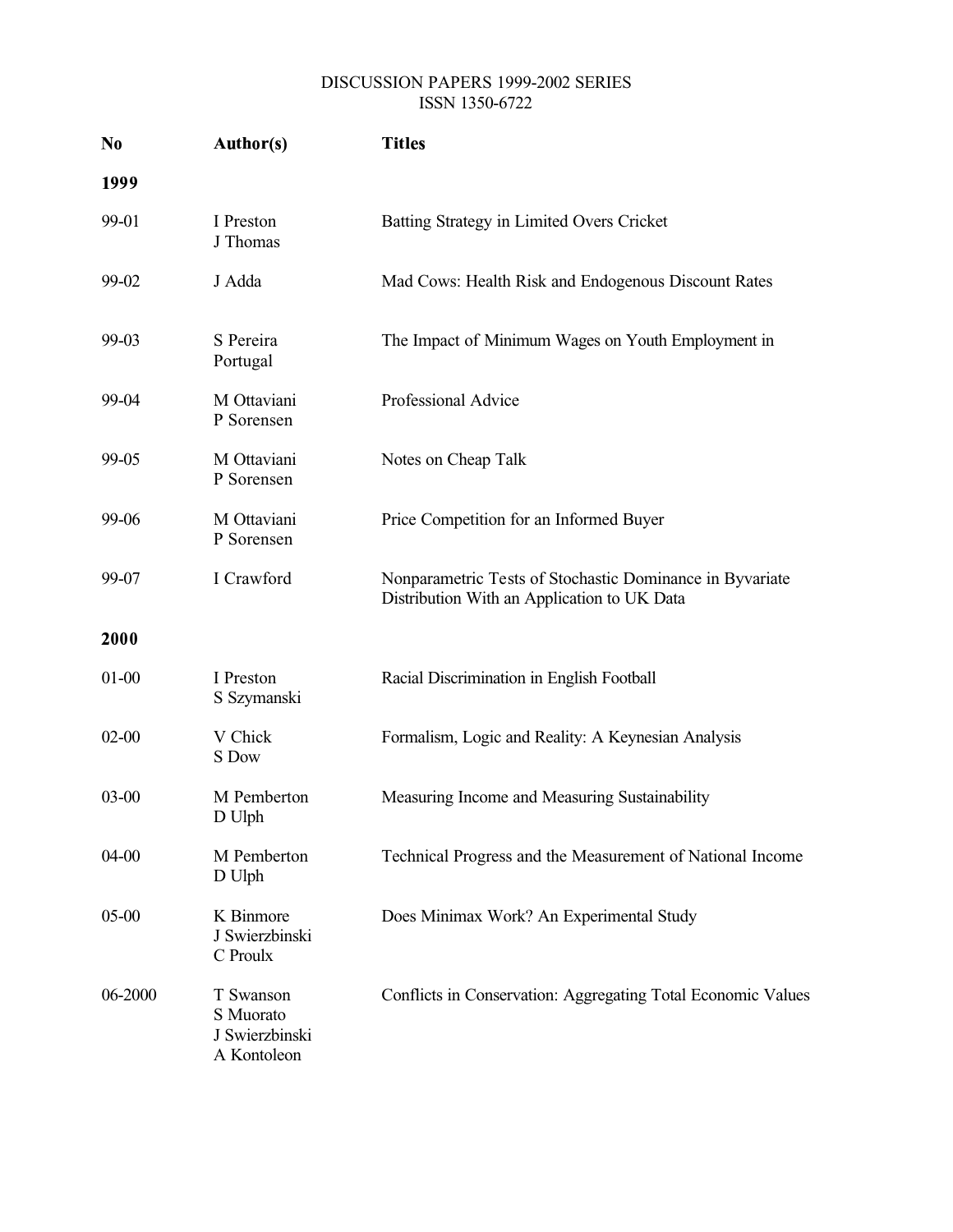| 07-2000 | F Altissimo<br>G Violante                   | The Nonlinear Dynamics of Output and Unemployment in the<br><b>US</b>                              |
|---------|---------------------------------------------|----------------------------------------------------------------------------------------------------|
| 08-2000 | D Acemoglu<br>A Newman                      | The Labour Market and Corporate Structure                                                          |
| 09-2000 | P Garibaldi<br>G Violante                   | Severance Payments in Search Economics with Limited Bonding                                        |
| 10-2000 | G L Albano<br>A Lizzeri                     | Strategic Certification and Provision of Quality                                                   |
| 11-2000 | P Aghion<br>P Howitt<br>G Violante          | General Purpose Technology and Within-group Wage Inequality                                        |
| 12-2000 | D Acemoglu<br>P Aghion<br><b>G</b> Violante | Deunionization, Technical Change and Inequality                                                    |
| 13-2000 | G L Albano<br>F Germano<br>S Lovo           | A Comparison of Standard Multi-Unit Auctions with Synergies                                        |
| 4-2000  | G L Albano                                  | A Class of All-pay Auctions With Affiliated Information                                            |
| 15-2000 | G L Albano<br>F Jouneau-Sion                | A Bayesian Approach to the Econometrics of English Auctions                                        |
| 16-2000 | R Inderst                                   | Bargaining with a Possibly Committed Seller                                                        |
| 17-2000 | R Inderst                                   | Decentralised Markets with Adverse Selection                                                       |
| 18-2000 | R Inderst<br>C Laux                         | Internal Competitions for Corporate Financial Resources                                            |
| 19-2000 | <b>G</b> Violante                           | Technological Acceleration, Skill Transferability and the Rise in<br>Residual Inequality           |
| 20-2000 | R. Inderst<br>H M Müller                    | Project Bundling, Liquidity Spillovers and Capital Market<br>Discipline                            |
| 2001    |                                             |                                                                                                    |
| 01-2001 | T de Garidel                                | Information Sharing in Dynamic Insurance Markets                                                   |
| 02-2001 | N Rosati                                    | How has Economic Inequality Evolved over the Past Two<br>Decades? A Look at the Italian Experience |
| 03-2001 | N Rosati                                    | A Measurement Error Approach to the Study of Poverty                                               |